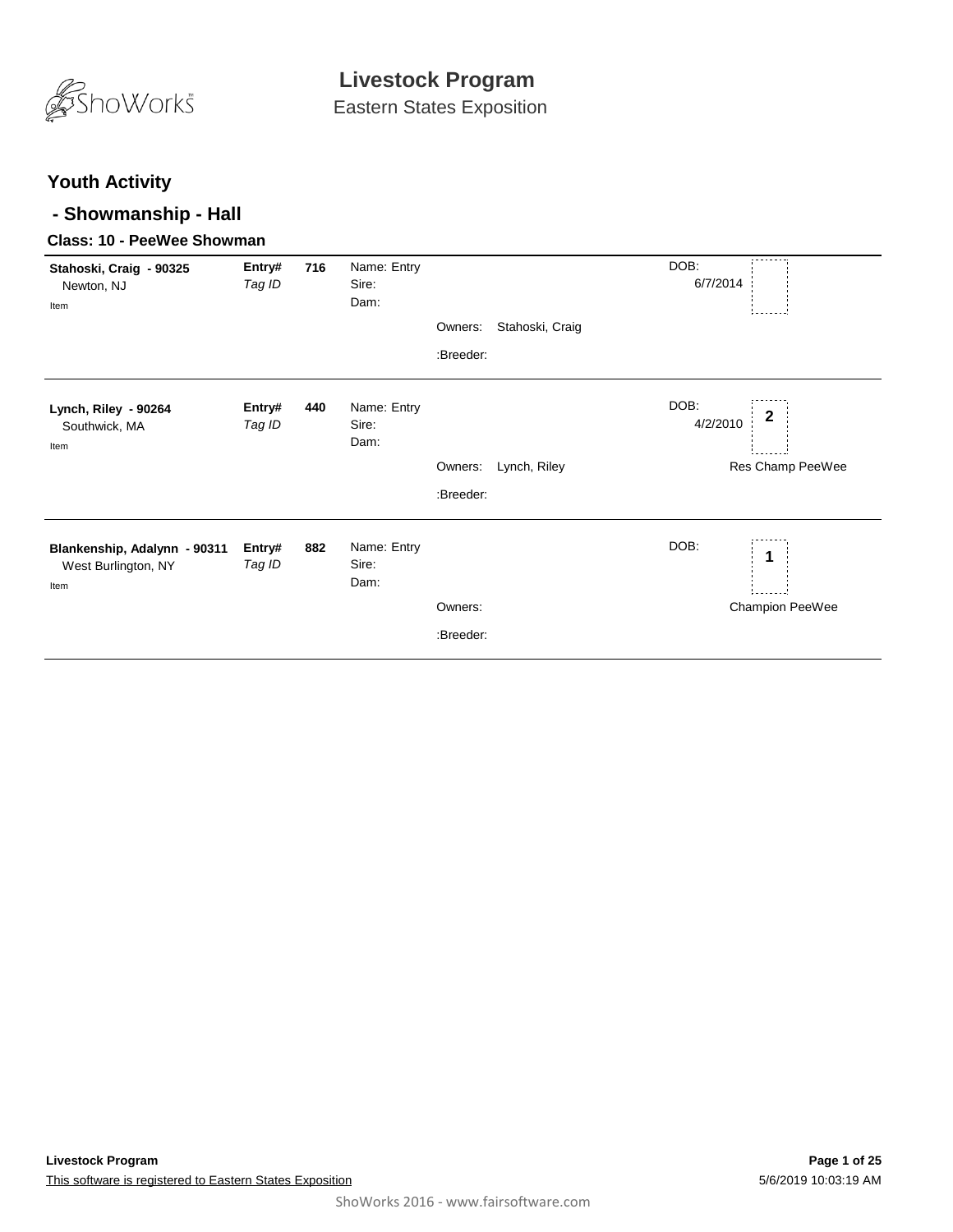

Eastern States Exposition

#### **406** *Tag ID* Name: Entry Sire: DOB: 8/22/2004 Dam: **Kicza, Natilie - 90306** Granby, MA **Entry# <sup>5</sup>** Item Owners: Kicza, Natalie :Breeder: **397** *Tag ID* Name: Entry Sire: DOB: 6/13/2002 Dam: **Johansen, Emily - 90299** Northampton, MA **Entry# 397** Name: Entry DOB: 4<br>*Tag ID* Sire: 6/13/2002 **4** Item Owners: Johansen, Emily :Breeder: **408** *Tag ID* Name: Entry Sire: DOB: 5/21/2002 Dam: **Cliche, Cycelie - 90297** Williamsburg, MA **Entry#** Item Owners: Cliche, Cycelie :Breeder: **399** *Tag ID* Name: Entry Sire: DOB: 4/19/2002 Dam: **Cooper-Clermont, Sage - 90308 Entry#** Northampton, MA Item Owners: Cooper-Clermont, Sage :Breeder: **402** *Tag ID* Name: Entry Sire: DOB: 1/11/2002 Dam: **Allen, Elizabeth - 90298** Easthampton, MA **Entry# 402** Name: Entry<br>Teg ID 3 Sire: Sire: Sire: 1/11/2002 3 Item Owners: Allen, Elizabeth :Breeder: **867** *Tag ID 173* Name: Entry Sire: DOB: 11/5/2001 Dam: **Marcus, Sunny - 90330** Hathorne, MA **Entry# 867** Name: Entry<br>Teg ID 173 Sire: The Sire of the Contract of the 11/5/2001 7 Item Owners: Marcus, Sunny :Breeder:

#### **Class: 2 - Collegiate Showmanship**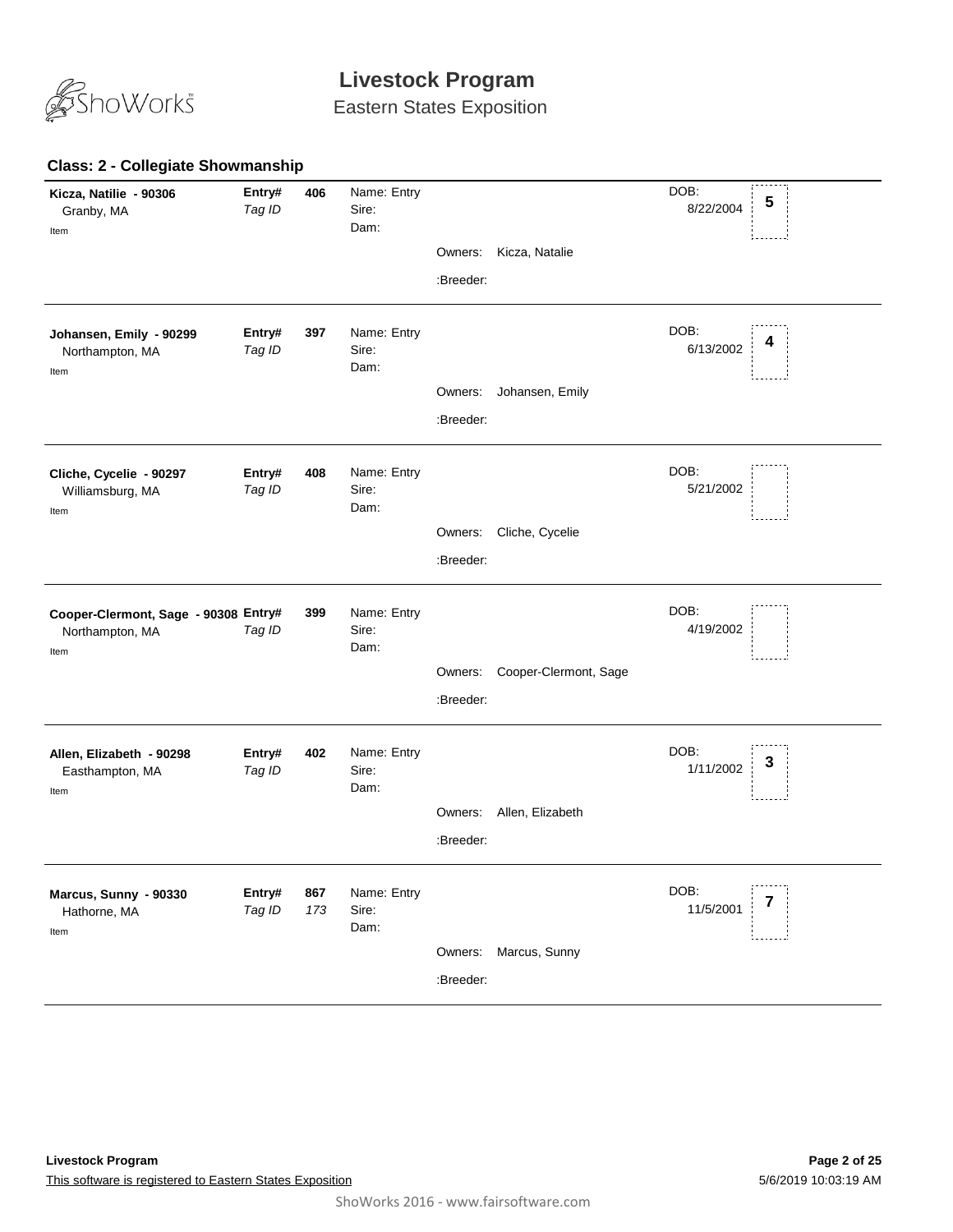

| Machado, Catherine - 90271<br>Hathorne, MA<br>Item | Entry#<br>Tag ID | 872 | Name: Entry<br>Sire:<br>Dam: | Owners:<br>:Breeder: | Machado, Catherine | DOB:<br>5/22/2001  |   |
|----------------------------------------------------|------------------|-----|------------------------------|----------------------|--------------------|--------------------|---|
| Crateau, Nicole - 90272<br>Hathorne, MA<br>Item    | Entry#<br>Tag ID | 879 | Name: Entry<br>Sire:<br>Dam: | Owners:<br>:Breeder: | Crateau, Nicole    | DOB:<br>1/17/2001  |   |
| Degrappo, Caroline<br>Amherst, MA<br>Item          | Entry#<br>Tag ID | 419 | Name: Entry<br>Sire:<br>Dam: | Owners:<br>:Breeder: | Degrappo, Caroline | DOB:<br>7/3/2000   | 6 |
| Forte, Brianna - 90332<br>Hathorne, MA<br>Item     | Entry#<br>Tag ID | 875 | Name: Entry<br>Sire:<br>Dam: | Owners:<br>:Breeder: | Forte, Brianna     | DOB:<br>4/11/2000  | 9 |
| Bastulla, Kayla<br>Amherst, MA<br>Item             | Entry#<br>Tag ID | 421 | Name: Entry<br>Sire:<br>Dam: | Owners:<br>:Breeder: | Bastulla, Kayla    | DOB:<br>10/20/1998 | 8 |
| Roberts, Caroline - 90337<br>Item                  | Entry#<br>Tag ID | 894 | Name: Entry<br>Sire:<br>Dam: | Owners:<br>:Breeder: | Roberts, Caroline  | DOB:               |   |
| Bergeron, Karissa - 90334<br>Item                  | Entry#<br>Tag ID | 881 | Name:<br>Sire:<br>Dam:       | Owners:<br>:Breeder: |                    | DOB:               |   |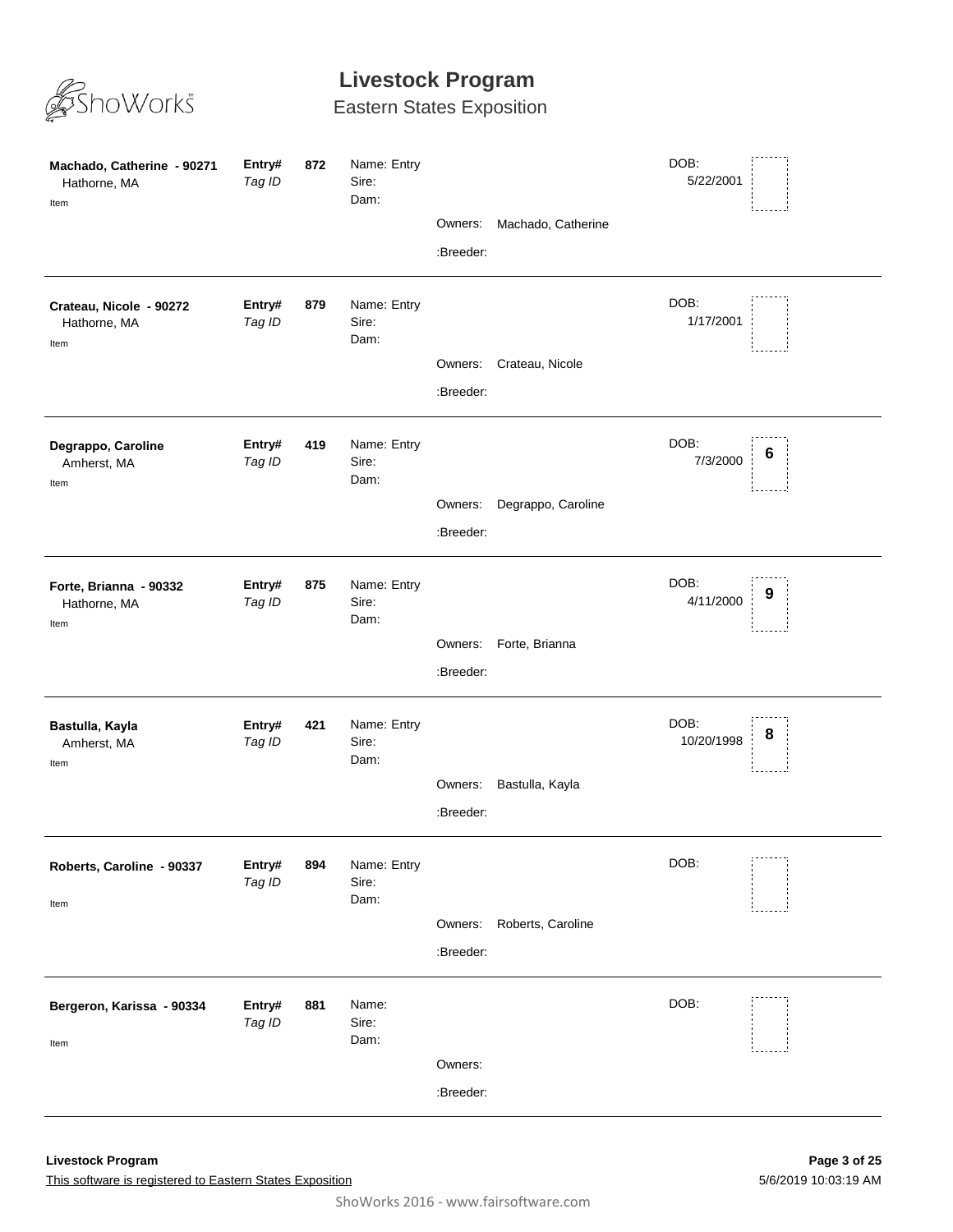

| Scollo, Eva - 90336<br>Item               | Entry#<br>Tag ID | 892 | Name: Entry<br>Sire:<br>Dam: | Owners:<br>:Breeder: | Scollo, Eva | DOB: |             |
|-------------------------------------------|------------------|-----|------------------------------|----------------------|-------------|------|-------------|
| Keller, Melissa<br>Cobleskill, NY<br>Item | Entry#<br>Tag ID | 884 | Name:<br>Sire:<br>Dam:       | Owners:<br>:Breeder: |             | DOB: | 1           |
| Lynn, Emily<br>Cobleskill, NY<br>Item     | Entry#<br>Tag ID | 745 | Name:<br>Sire:<br>Dam:       | Owners:<br>:Breeder: | Cobleskill  | DOB: | $\mathbf 2$ |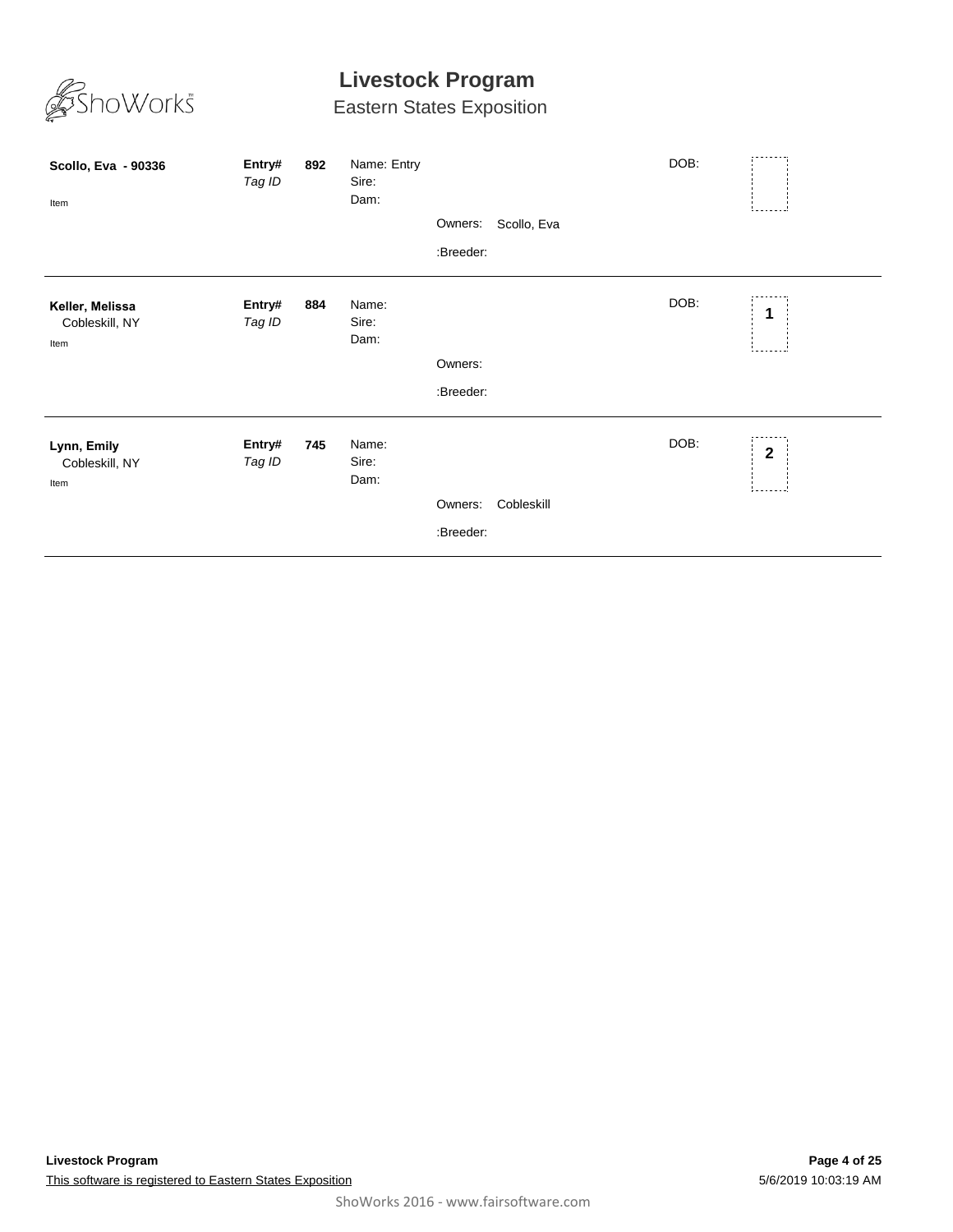

Eastern States Exposition

#### **Class: 20 - Junior Showman 1**

| Somerset, Hannah - 90316<br>Jefferson, Ma<br>Item   | Entry#<br>Tag ID | 639 | Name: Entry<br>Sire:<br>Dam: |           |                  | DOB:<br>12/17/2009    |
|-----------------------------------------------------|------------------|-----|------------------------------|-----------|------------------|-----------------------|
|                                                     |                  |     |                              | Owners:   | Somerset, Hannah |                       |
|                                                     |                  |     |                              | :Breeder: |                  |                       |
| Murphy, Gavin - 90214<br>Eagle Bridge, NY<br>Item   | Entry#<br>Tag ID | 318 | Name: Entry<br>Sire:<br>Dam: |           |                  | DOB:<br>2<br>1/8/2009 |
|                                                     |                  |     |                              | Owners:   | Murphy, Gavin    |                       |
|                                                     |                  |     |                              | :Breeder: |                  |                       |
| Mahaffey, Riley J - 90171<br>Torrington, CT<br>Item | Entry#<br>Tag ID | 848 | Name: Entry<br>Sire:<br>Dam: |           |                  | DOB:<br>8/8/2008      |
|                                                     |                  |     |                              | Owners:   | Mahaffey, Riley  |                       |
|                                                     |                  |     |                              | :Breeder: |                  |                       |
| Rarick, Davanta - 275<br>Fleetwood, PA<br>Item      | Entry#<br>Tag ID | 62  | Name: Entry<br>Sire:<br>Dam: |           |                  | DOB:<br>2/3/2008      |
|                                                     |                  |     |                              | Owners:   | Rarick, Davanta  |                       |
|                                                     |                  |     |                              | :Breeder: |                  |                       |
| Oatley, Fallon - 3702<br>West Greenwich, RI<br>Item | Entry#<br>Tag ID | 851 | Name: Entry<br>Sire:<br>Dam: |           |                  | DOB:<br>3/22/1999     |
|                                                     |                  |     |                              | Owners:   | Oatley, Fallon   |                       |
|                                                     |                  |     |                              | :Breeder: |                  |                       |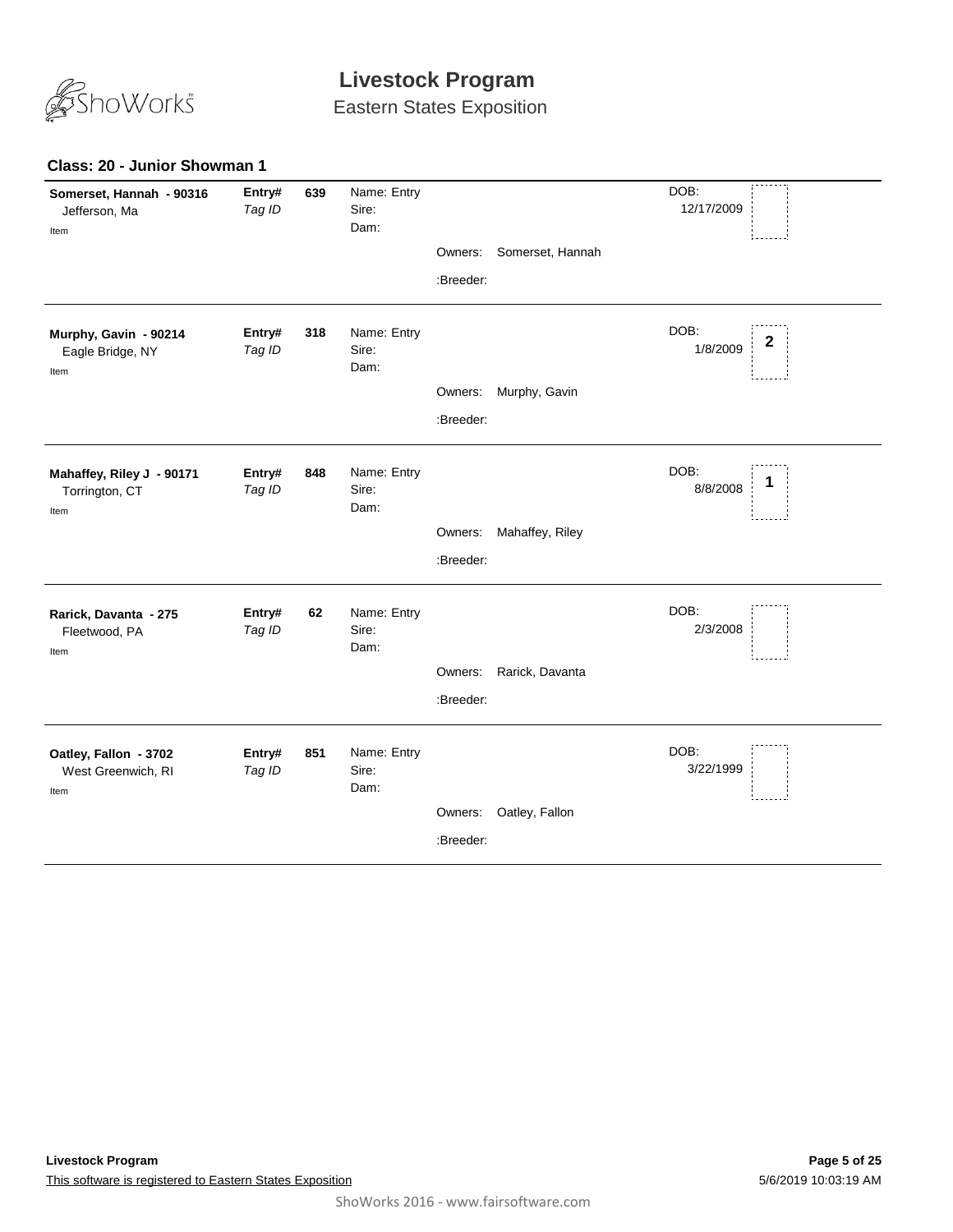

Eastern States Exposition

#### **Class: 21 - Junior Showman 2**

| Berkheimer, Karli M - 90124<br>Mechanicsburg, PA<br>Item   | Entry#<br>Tag ID | 776 | Name: Entry<br>Sire:<br>Dam: |           |                   | DOB:<br>$\mathbf{2}$<br>12/28/2007 |
|------------------------------------------------------------|------------------|-----|------------------------------|-----------|-------------------|------------------------------------|
|                                                            |                  |     |                              | Owners:   | Berkheimer, Karli | Res Champ Jr & 5th Supre           |
|                                                            |                  |     |                              | :Breeder: |                   |                                    |
| Hewitt, Bella - 90328<br>Branchville, NJ<br>Item           | Entry#<br>Tag ID | 823 | Name: Entry<br>Sire:<br>Dam: |           |                   | DOB:<br>9/30/2007                  |
|                                                            |                  |     |                              | Owners:   | Hewitt, Isabella  |                                    |
|                                                            |                  |     |                              | :Breeder: |                   |                                    |
| Pinkham, Hope - 90318<br>Metcalfe, ON<br>Item              | Entry#<br>Tag ID | 618 | Name: Entry<br>Sire:<br>Dam: |           |                   | DOB:<br>5<br>9/15/2007             |
|                                                            |                  |     |                              | Owners:   | Pinkham, Hope     |                                    |
|                                                            |                  |     |                              | :Breeder: |                   |                                    |
| Gemza, Logan - 90305<br>Eden, NY<br>Item                   | Entry#<br>Tag ID | 351 | Name: Entry<br>Sire:<br>Dam: |           |                   | DOB:<br>6<br>6/7/2007              |
|                                                            |                  |     |                              | Owners:   | Gemza, Logan      |                                    |
|                                                            |                  |     |                              | :Breeder: |                   |                                    |
| Durst, Braden - 90279<br>Brooklyn, CT<br>Item              | Entry#<br>Tag ID | 658 | Name: Entry<br>Sire:<br>Dam: |           |                   | DOB:<br>1<br>3/7/2007              |
|                                                            |                  |     |                              | Owners:   | Durst, Braden     | Champ Jr & Res Supreme             |
|                                                            |                  |     |                              | :Breeder: |                   |                                    |
| Perkins, Mackenzie - 90319<br>NORTH STONINGTON, CT<br>Item | Entry#<br>Tag ID | 582 | Name: Entry<br>Sire:<br>Dam: |           |                   | DOB:<br>3<br>12/19/2006            |
|                                                            |                  |     |                              | Owners:   | Perkins, Marissa  |                                    |
|                                                            |                  |     |                              | :Breeder: |                   |                                    |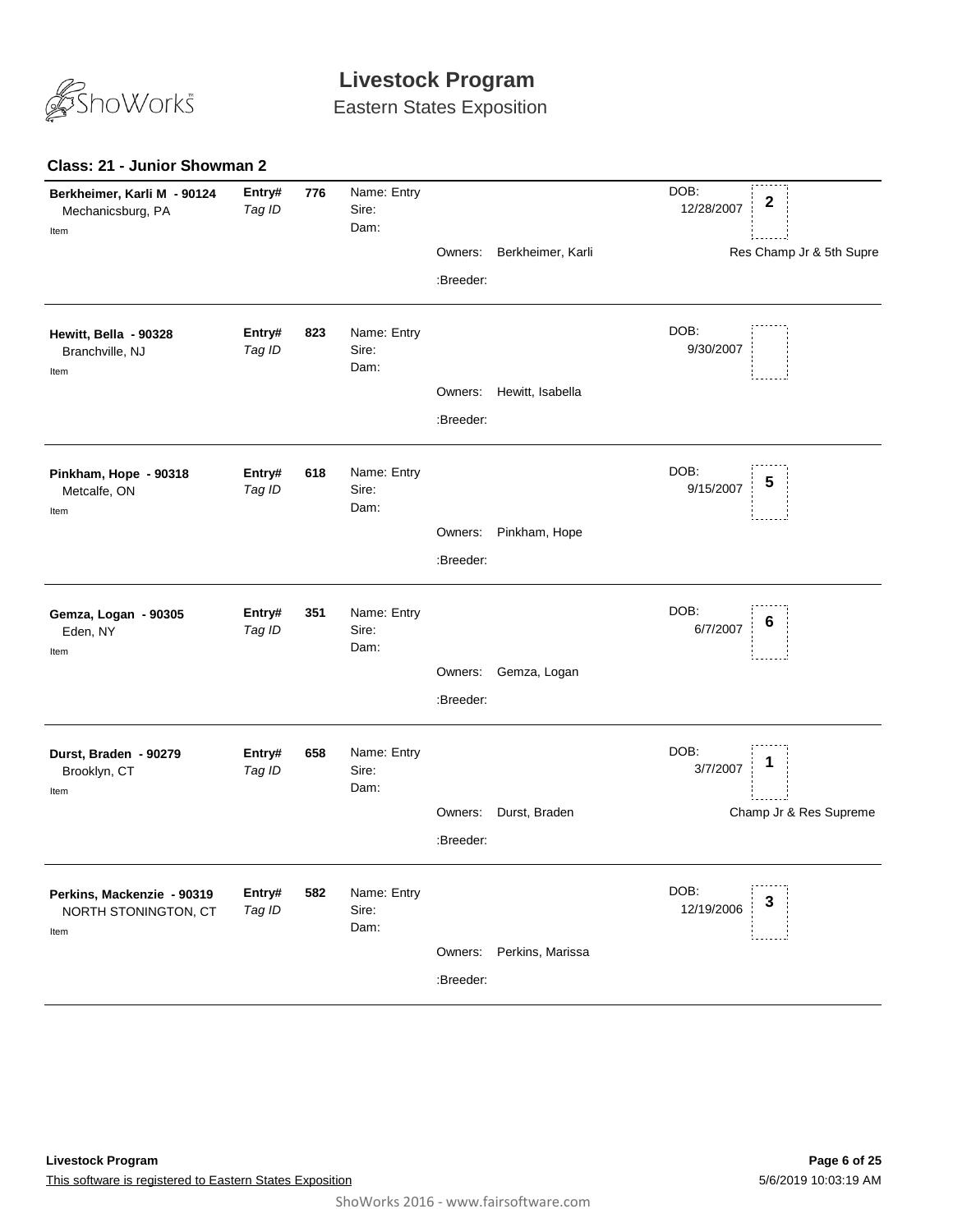

| Roberts, Harrison - 130<br>Williamsburg, MA<br>Item | Entry#<br>Tag ID | 516 | Name: Entry<br>Sire:<br>Dam: |           |                   | DOB:<br>12/2/2006 | 4 |  |
|-----------------------------------------------------|------------------|-----|------------------------------|-----------|-------------------|-------------------|---|--|
|                                                     |                  |     |                              | Owners:   | Roberts, Harrison |                   |   |  |
|                                                     |                  |     |                              | :Breeder: |                   |                   |   |  |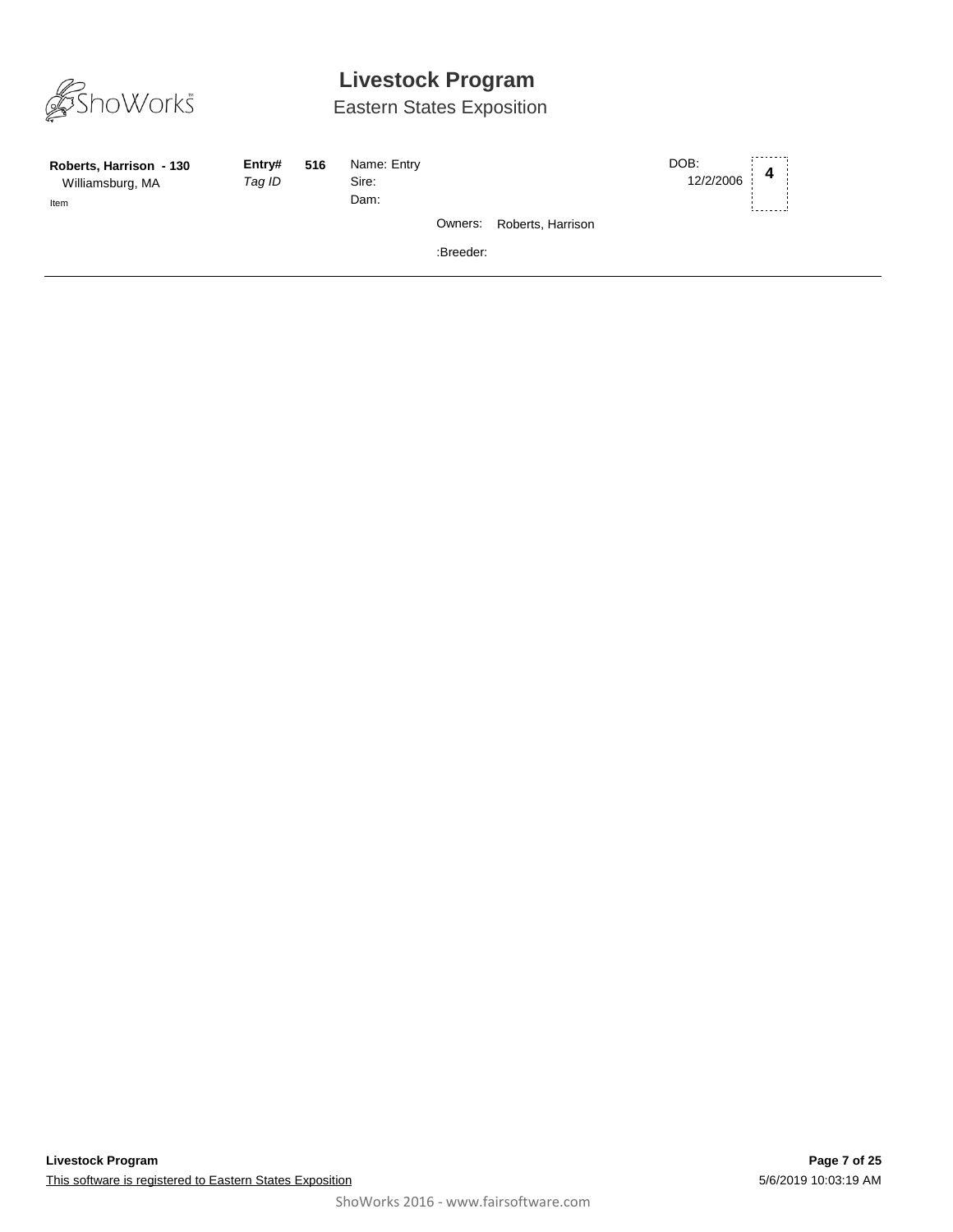

Eastern States Exposition

#### **Class: 22 - Junior Showman 3**

| Owners:<br>Lynch, Haley<br>:Breeder:<br>DOB:<br>Entry#<br>Name: Entry<br>269<br>Grenier, Lilian - 90293<br>9/23/2006<br>Tag ID<br>Sire:<br>Sutton, MA<br>Dam:<br>Item<br>Grenier, Lilian<br>Owners:<br>:Breeder:<br>DOB:<br>Name:<br>Entry#<br>532<br>Keck, Ashley - 90220<br>2<br>7/14/2006<br>Sire:<br>Tag ID<br>poughkeepsie, ny<br>Dam:<br>Item<br>Owners:<br>Keck, Ashley<br>:Breeder:<br>DOB:<br>Name: Entry<br>Entry#<br>278<br>Kaye, Erin - 90292<br>5<br>6/29/2006<br>Tag ID<br>Sire:<br>Sutton, MA<br>Dam:<br>Item<br>Owners:<br>Kaye, Erin<br>:Breeder:<br>DOB:<br>Name: Entry<br>Entry#<br>439<br>Forrest, Macalie - 90248<br>4/2/2006<br>Sire:<br>Tag ID<br>Foster, Ri<br>Dam:<br>Item<br>Forrest, Macalie<br>Owners:<br>:Breeder:<br>DOB:<br>Entry#<br>Name: Entry<br>28<br>Weigel, Owen - 90281<br>3/31/2006<br>Tag ID<br>Sire:<br>Rochester, MA<br>Dam:<br>Item<br>Owners: Weigel, Owen<br>:Breeder: | Lynch, Haley - 90315<br>Southwick, MA<br>Item | Entry#<br>Tag ID | 520 | Name: Entry<br>Sire:<br>Dam: |  | DOB:<br>6<br>10/30/2006 |
|----------------------------------------------------------------------------------------------------------------------------------------------------------------------------------------------------------------------------------------------------------------------------------------------------------------------------------------------------------------------------------------------------------------------------------------------------------------------------------------------------------------------------------------------------------------------------------------------------------------------------------------------------------------------------------------------------------------------------------------------------------------------------------------------------------------------------------------------------------------------------------------------------------------------|-----------------------------------------------|------------------|-----|------------------------------|--|-------------------------|
|                                                                                                                                                                                                                                                                                                                                                                                                                                                                                                                                                                                                                                                                                                                                                                                                                                                                                                                      |                                               |                  |     |                              |  |                         |
|                                                                                                                                                                                                                                                                                                                                                                                                                                                                                                                                                                                                                                                                                                                                                                                                                                                                                                                      |                                               |                  |     |                              |  |                         |
|                                                                                                                                                                                                                                                                                                                                                                                                                                                                                                                                                                                                                                                                                                                                                                                                                                                                                                                      |                                               |                  |     |                              |  |                         |
|                                                                                                                                                                                                                                                                                                                                                                                                                                                                                                                                                                                                                                                                                                                                                                                                                                                                                                                      |                                               |                  |     |                              |  |                         |
|                                                                                                                                                                                                                                                                                                                                                                                                                                                                                                                                                                                                                                                                                                                                                                                                                                                                                                                      |                                               |                  |     |                              |  |                         |
|                                                                                                                                                                                                                                                                                                                                                                                                                                                                                                                                                                                                                                                                                                                                                                                                                                                                                                                      |                                               |                  |     |                              |  |                         |
|                                                                                                                                                                                                                                                                                                                                                                                                                                                                                                                                                                                                                                                                                                                                                                                                                                                                                                                      |                                               |                  |     |                              |  |                         |
|                                                                                                                                                                                                                                                                                                                                                                                                                                                                                                                                                                                                                                                                                                                                                                                                                                                                                                                      |                                               |                  |     |                              |  |                         |
|                                                                                                                                                                                                                                                                                                                                                                                                                                                                                                                                                                                                                                                                                                                                                                                                                                                                                                                      |                                               |                  |     |                              |  |                         |
|                                                                                                                                                                                                                                                                                                                                                                                                                                                                                                                                                                                                                                                                                                                                                                                                                                                                                                                      |                                               |                  |     |                              |  |                         |
|                                                                                                                                                                                                                                                                                                                                                                                                                                                                                                                                                                                                                                                                                                                                                                                                                                                                                                                      |                                               |                  |     |                              |  |                         |
|                                                                                                                                                                                                                                                                                                                                                                                                                                                                                                                                                                                                                                                                                                                                                                                                                                                                                                                      |                                               |                  |     |                              |  |                         |
|                                                                                                                                                                                                                                                                                                                                                                                                                                                                                                                                                                                                                                                                                                                                                                                                                                                                                                                      |                                               |                  |     |                              |  |                         |
|                                                                                                                                                                                                                                                                                                                                                                                                                                                                                                                                                                                                                                                                                                                                                                                                                                                                                                                      |                                               |                  |     |                              |  |                         |
|                                                                                                                                                                                                                                                                                                                                                                                                                                                                                                                                                                                                                                                                                                                                                                                                                                                                                                                      |                                               |                  |     |                              |  |                         |
|                                                                                                                                                                                                                                                                                                                                                                                                                                                                                                                                                                                                                                                                                                                                                                                                                                                                                                                      |                                               |                  |     |                              |  |                         |
|                                                                                                                                                                                                                                                                                                                                                                                                                                                                                                                                                                                                                                                                                                                                                                                                                                                                                                                      |                                               |                  |     |                              |  |                         |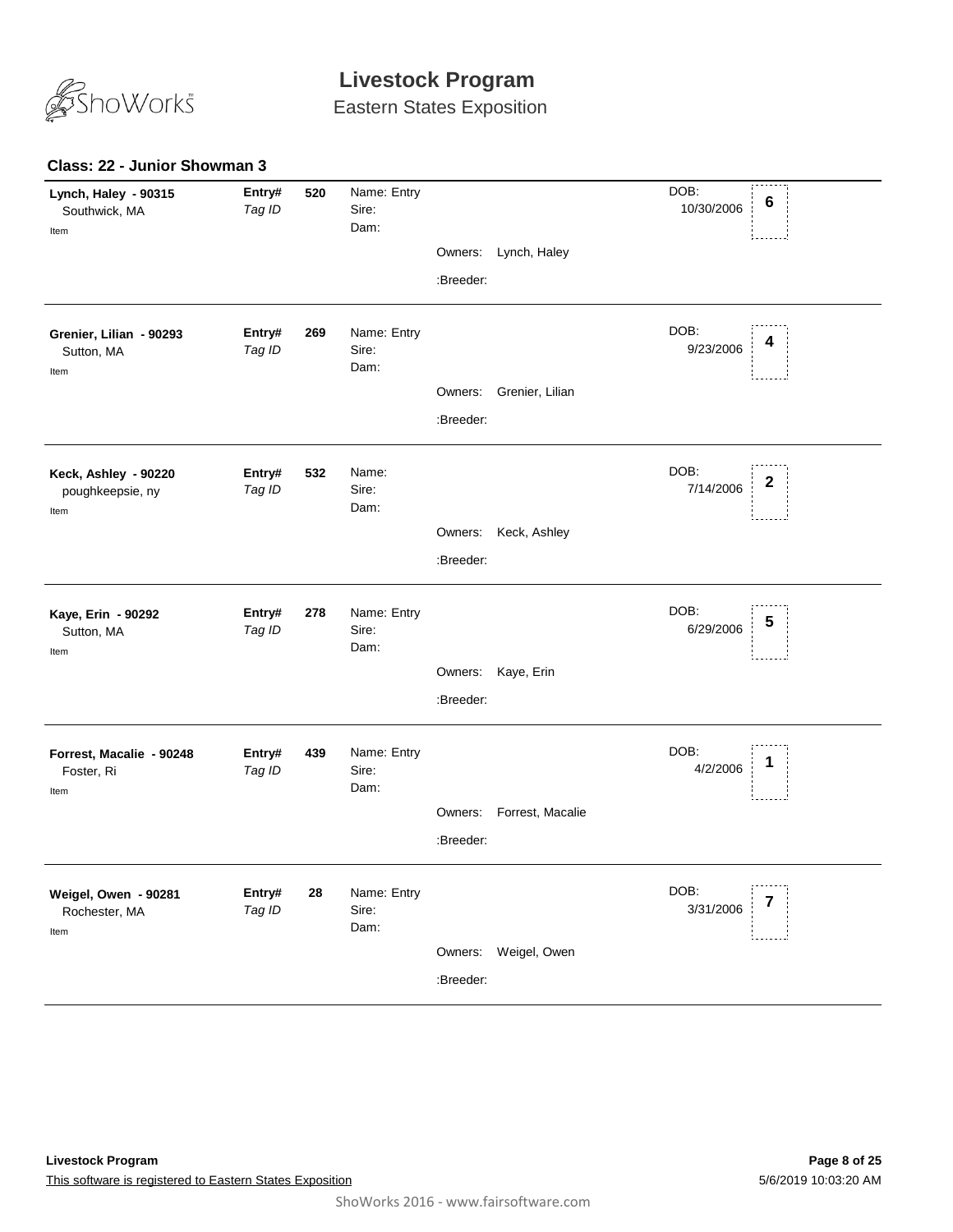

| Somerset, matthew - 90320<br>Jefferson, Ma<br>Item | Entry#<br>Tag ID | 635 | Name: Entry<br>Sire:<br>Dam: |           |                           | DOB:<br>$3/15/2006$ 3 |  |
|----------------------------------------------------|------------------|-----|------------------------------|-----------|---------------------------|-----------------------|--|
|                                                    |                  |     |                              |           | Owners: Somerset, Matthew |                       |  |
|                                                    |                  |     |                              | :Breeder: |                           |                       |  |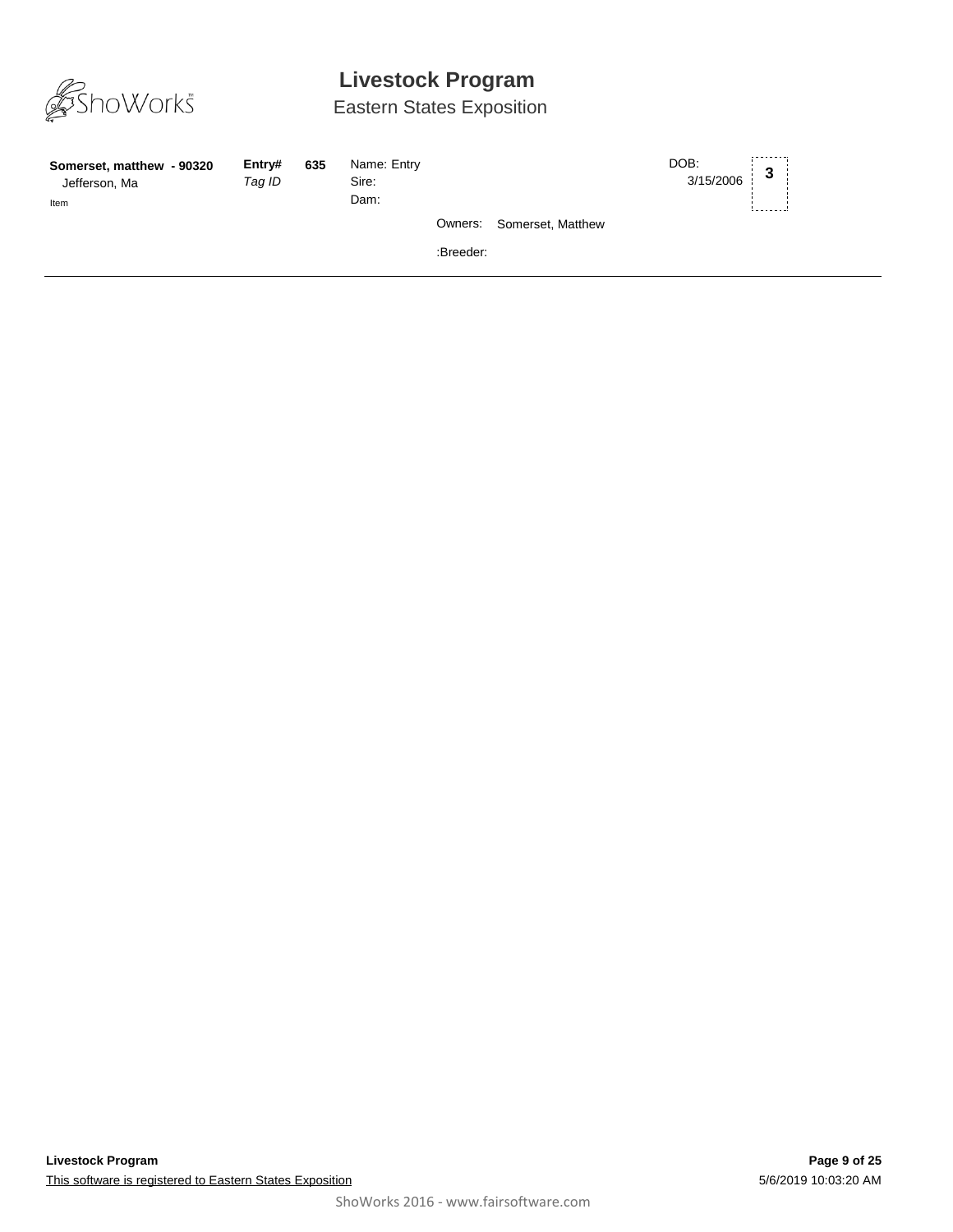

Eastern States Exposition

#### **488** *Tag ID* Name: Entry Sire: DOB: 7/3/2005 Dam: **Ammons, Josie - 90310** Wellesley, MA **Entry# 488** Name: Entry DOB: 5<br>*Tag ID* Sire 7/3/2005 **5** Item Owners: Ammons, Josie :Breeder: **456** *Tag ID* Name: Entry Sire: DOB: 7/1/2005 Dam: **Demolles, Brittany - 90051** West Bridgewater, MA **Entry# 456** Name: Entry<br>
Tag ID Sire: Sire: Sire: 2 Item Owners: DeMolles, Brittany :Breeder: **558** *Tag ID* Name: Entry Sire: DOB: 6/7/2005 Dam: **Hebert, Kara-Lynn - 90215** Auburn, MA **Entry# 558** Name: Entry<br>
Tag ID Sire: Sire: Sire: Sire: Sire: Sire: Sire: Sire: Sire: Sire: Sire: Sire: Sire: Sire: Sire: Sire: Sire: S Item Owners: Hebert, Kara-Lynn :Breeder: **21** *Tag ID* Name: Entry Sire: DOB: 4/16/2005 Dam: **Horan, Emma - 90280** Coventry, Rhode Island **Entry# 21** Name: Entry<br>Tag ID Sire: Sire: Sire: Alta Books 2008: Alta Pools 4 Item Owners: Horan, Emma :Breeder: **575** *Tag ID* Name: Entry Sire: DOB: 1/23/2005 Dam: **Perkins, Marissa - 116** NORTH STONINGTON, CT **Entry# 575** Name: Entry<br>Tog ID Siro: Siro: Siro: 1/23/2005 1 Item Owners: Perkins, Marissa :Breeder: **333** *Tag ID* Name: Entry Sire: DOB: 12/23/2004 Dam: **Balogh, Grace - 90301** ashford, CT **Entry# 333** Name: Entry<br>Teg ID Sire: Sire: Sire: 12/23/2004 6 Item Owners: Perkins, Mason :Breeder: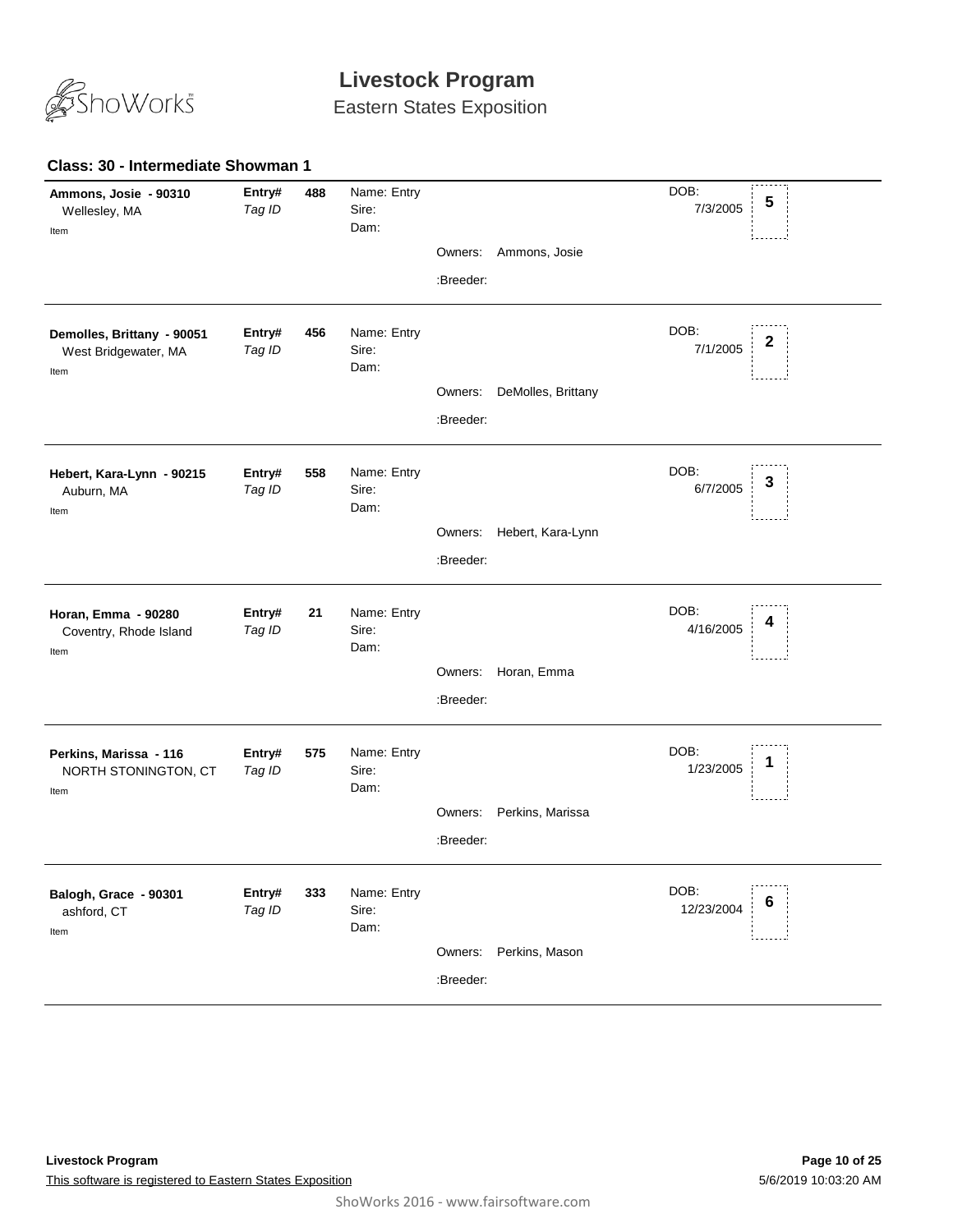

Eastern States Exposition

#### **303** *Tag ID* Name: Entry Sire: DOB: 8/23/2004 Dam: **Perkins, Madison - 121** North Stonington, CT **Entry# <sup>2</sup>** Res Champion Int Item Owners: Perkins, Madison :Breeder: **825** *Tag ID* Name: Entry Sire: DOB: 8/7/2004 Dam: **Hewitt, Kendall - 90329** Branchville, NJ **Entry#** Item Owners: Hewitt, Kendall :Breeder: **341** *Tag ID* Name: Entry Sire: DOB: 7/14/2004 Dam: **Darrow, Shawna - 102** Fultonville, NY **Entry#** Item Owners: Darrow, Shawna :Breeder: **837** *Tag ID* Name: Entry Sire: DOB: 7/6/2004 Dam: **Prentice, Ben - 90333** Pine Plains, NY **Entry# 837** Name: Entry<br>Tag ID Sire: Sire: Sire: The Sire of the Sire of the Sire of the Sire of the Sire of the Sire of the Sire of t<br>Tag ID Sire: Sire: Sire: Sire: Sire of the Sire of the Sire of the Sire of the Sire of Item Owners: Prentice, Ben :Breeder: **273** *Tag ID* Name: Entry Sire: DOB: 6/18/2004 Dam: **Wade, Briley - 90224** Sutton, MA **Entry# 273** Name: Entry<br>Teg ID Sire: Sire: Sire: Sire: Sire: Sire: Sire: Sire: Sire: Sire: Sire: Sire: Sire: Sire: Sire: Sire: Sire: S Item Owners: Wade, Briley :Breeder: **136** *Tag ID* Name: Entry Sire: DOB: 5/23/2004 Dam: **Romani, Ashlyn - 90211** Chepachet, RI **Entry# 136** Name: Entry<br>Teg ID Sire: Sire: Sire: Sire: Sire: Sire: Sire: Sire: Sire: Sire: Sire: Sire: Sire: Sire: Sire: Sire: Sire: S Item Owners: Romani, Ashlyn :Breeder:

#### **Class: 31 - Intermediate Showman 2**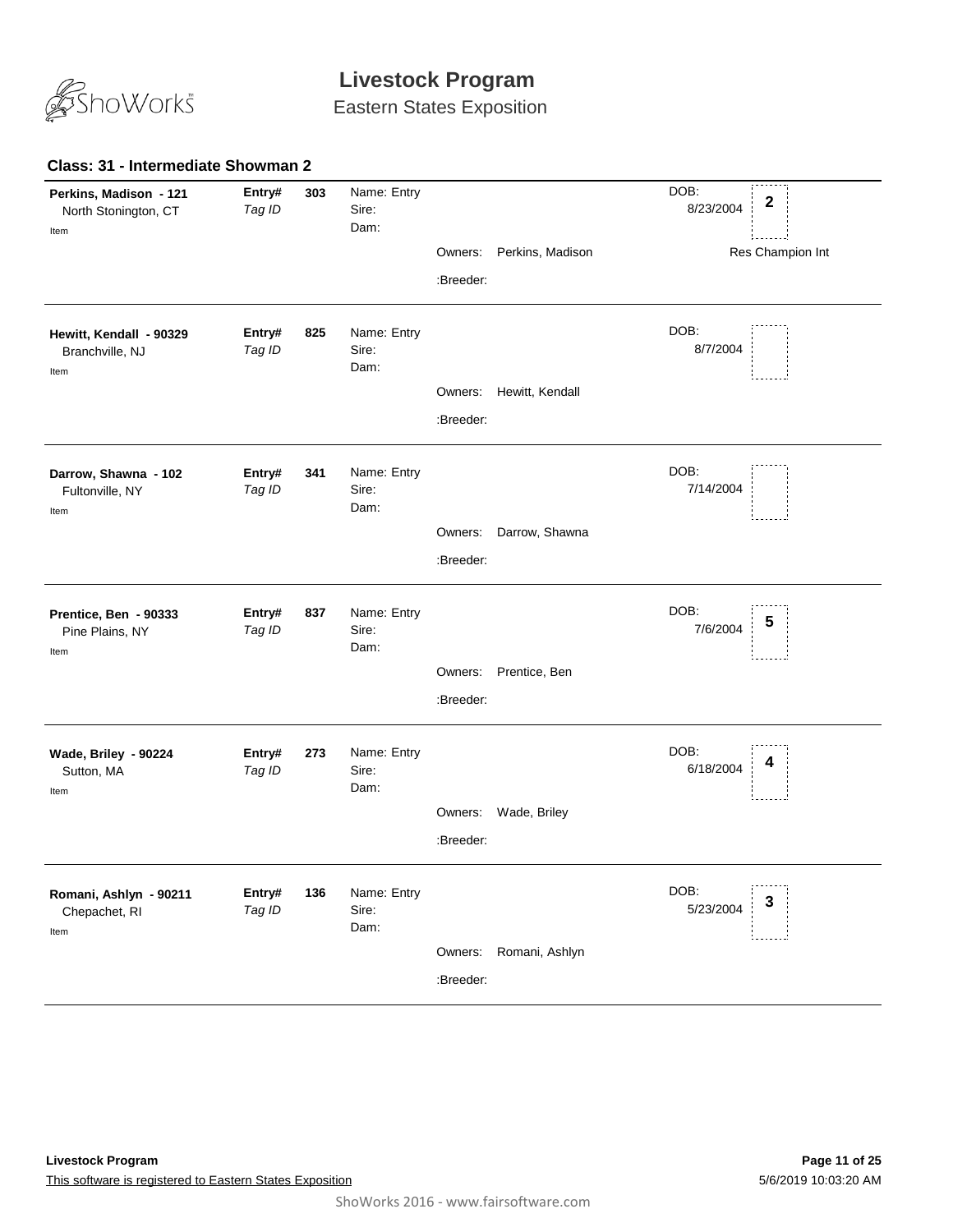

| Stockdale, Rylee - 90184<br>Dayton, PA<br>Item | Entry#<br>Tag ID | 694 | Name: Entry<br>Sire:<br>Dam: |                      |                  | DOB:<br>5/14/2004 |                     |
|------------------------------------------------|------------------|-----|------------------------------|----------------------|------------------|-------------------|---------------------|
|                                                |                  |     |                              | Owners:<br>:Breeder: | Stockdale, Rylee |                   | Champ Int & Supreme |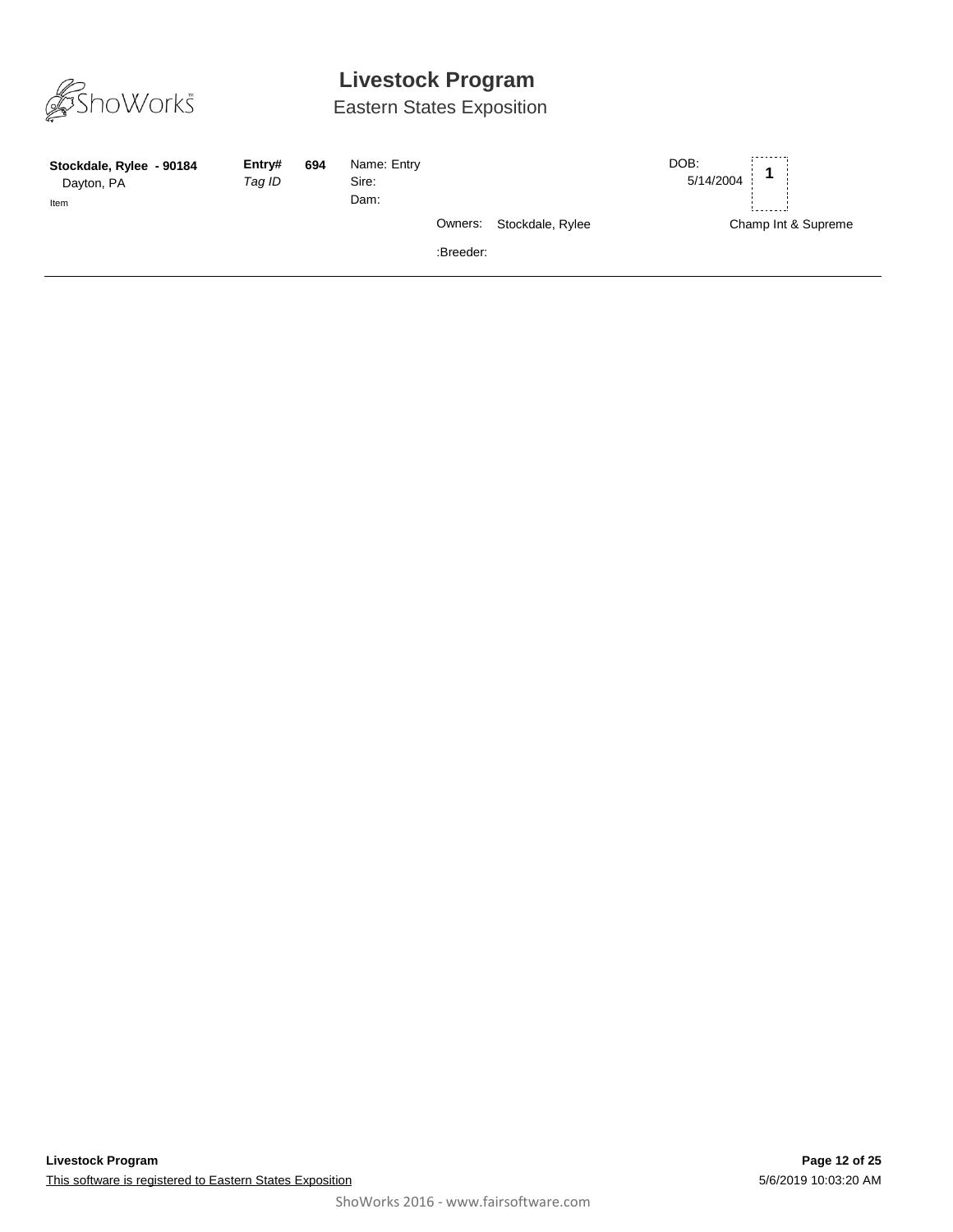

**Class: 32 - Intermediate Showman 3**

### **Livestock Program**

Eastern States Exposition

#### **267** *Tag ID* Name: Entry Sire: DOB: 4/26/2004 Dam: **Connolly, Emily - 90213** Sutton, MA **Entry# <sup>6</sup>** Item Owners: Connolly, Emily :Breeder: **205** *Tag ID* Name: Entry Sire: DOB: 2/20/2004 Dam: **Syme, Becca - 90099** Broad Brook, CT **Entry# <sup>5</sup>** Item Owners: Syme, Becca :Breeder: **42** *Tag ID* Name: Entry Sire: DOB: 10/16/2003 Dam: **Briggs, Victoria - 90218** Sullivan, NH **Entry# <sup>2</sup>** Item Owners: Briggs, Victoria :Breeder: **615** *Tag ID* Name: Entry Sire: DOB: 10/1/2003 Dam: **Pinkham, Dawson - 90314** Metcalfe, ON **Entry# 615** Name: Entry<br>
Tog ID Siro: Siro: 10/1/2003 1 Item Owners: Pinkham, Dawson :Breeder: **220** *Tag ID* Name: Entry Sire: DOB: 9/8/2003 Dam: **Winslow, Luke - 131** Weare, NH **Entry# 220** Name: Entry<br>Teg ID Sire: Sire: Sire: Sire: Sire: Sire: Sire: Sire: Sire: Sire: Sire: Sire: Sire: Sire: Sire: Sire: Sire: S Item Owners: Winslow, Luke :Breeder: **481** *Tag ID* Name: Entry Sire: DOB: 9/7/2003 Dam: **Constantine, Clayton - 338** Spencer, MA **Entry# 481** Name: Entry<br>Teg ID Sire: Sire: Sire: Sire: Sire: Sire: Sire: Sire: Sire: Sire: Sire: Sire: Sire: Sire: Sire: Sire: Sire: S Item Owners: Constantine, Clay :Breeder: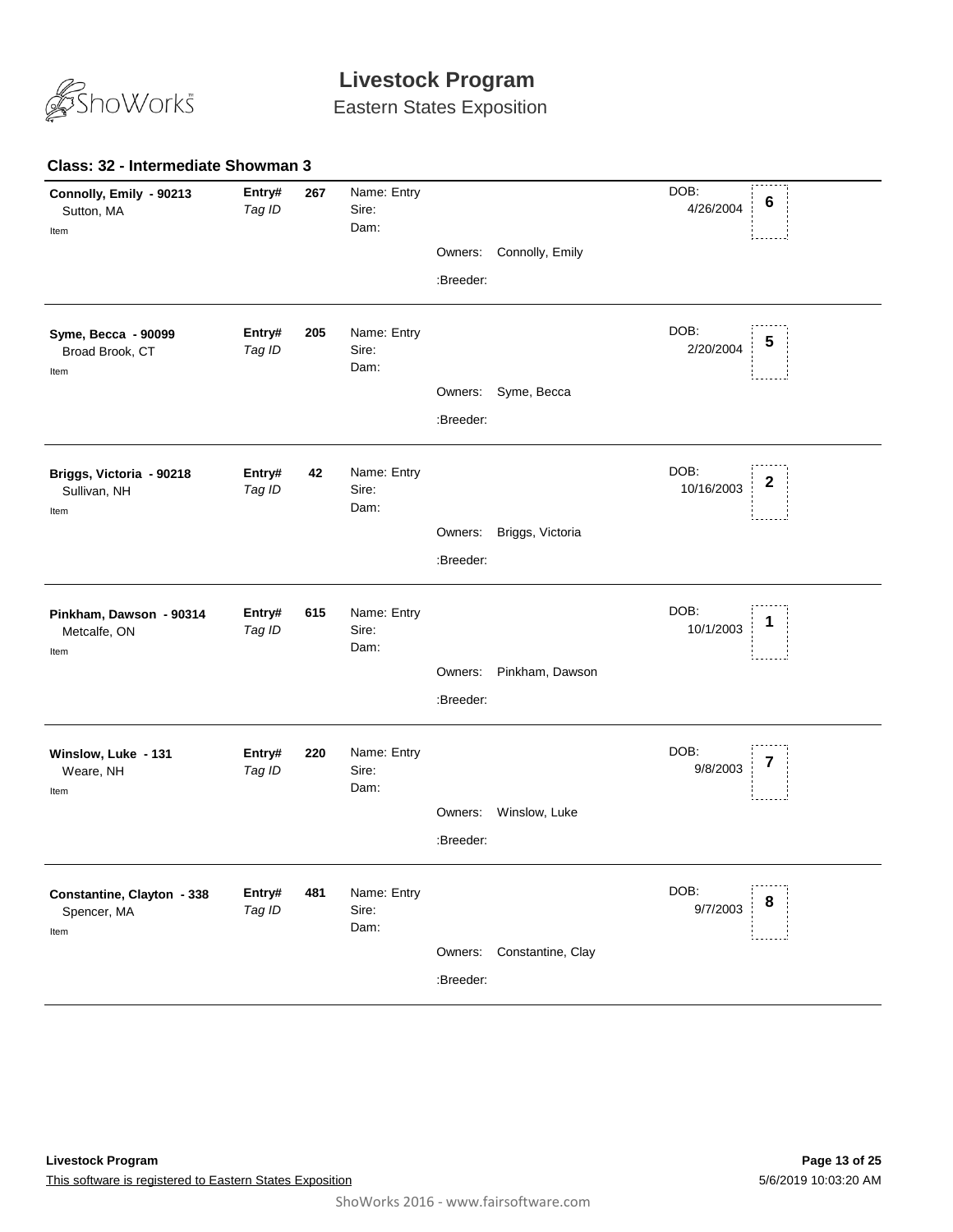

| Constantine, Bill - 339<br>Spencer, MA<br>Item | Entry#<br>Tag ID | 476 | Name: Entry<br>Sire:<br>Dam: | Owners:<br>:Breeder: | Constantine, Bill | DOB:<br>9/7/2003 | 9                       |
|------------------------------------------------|------------------|-----|------------------------------|----------------------|-------------------|------------------|-------------------------|
| Camara, Olivia - 90324<br>Acushnet, MA<br>Item | Entry#<br>Tag ID | 710 | Name: Entry<br>Sire:<br>Dam: | Owners:<br>:Breeder: | Camera, Olivia    | DOB:<br>9/2/2003 | 3                       |
| Forrest, Kamryn - 90245<br>Foster, RI<br>Item  | Entry#<br>Tag ID | 886 | Name: Entry<br>Sire:<br>Dam: | Owners:<br>:Breeder: |                   | DOB:             | $\overline{\mathbf{4}}$ |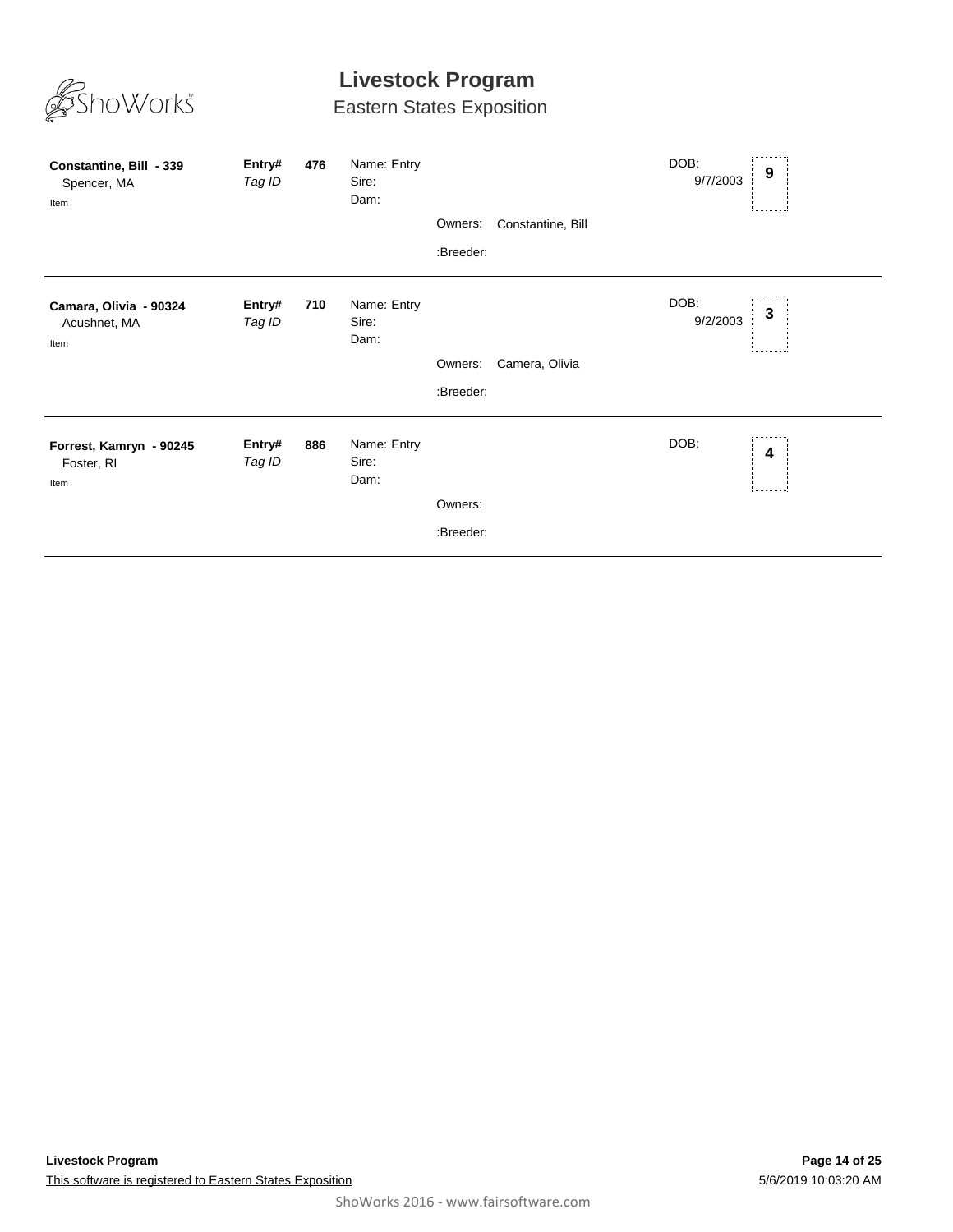

Eastern States Exposition

#### **264** *Tag ID* Name: Entry Sire: DOB: 7/22/2003 Dam: **Powers, Rosie - 90295** Sutton, MA **Entry# 264** Name: Entry DOB: 9<br>*Tag ID* Sire 7/22/2003 **9** Item Owners: Powers, Rosie :Breeder: **454** *Tag ID* Name: Entry Sire: DOB: 7/10/2003 Dam: **DeMolles, Ashlee - 90133** West Bridgewater, MA **Entry# <sup>5</sup>** Item Owners: DeMolles, Ashlee :Breeder: **767** *Tag ID* Name: Entry Sire: DOB: 7/1/2003 Dam: **Caron, Ashton - 90327** Corinna, ME **Entry# 767** Name: Entry<br> **2**<br> **2** Tag ID Sire: Sire: Sire: 2 Item Owners: Caron, Ashton :Breeder: **939** *Tag ID* Name: Entry Sire: DOB: 6/25/2003 Dam: **Boal, Colby - 90289** merrickville, ON **Entry# 939** Name: Entry<br>Tag ID Sire: Sire: Sire: The Sire of Sire of the Sire of Sire of The Sire of The Sire of T Item Owners: Boal, Colby :Breeder: **260** *Tag ID* Name: Entry Sire: DOB: 6/24/2003 Dam: **SanEmeterio, Molly - 90294** Greenville, NY **Entry# 260** Name: Entry<br>Tog ID Siro: Siro: Siro: All Books and All Books and All Books and All Books and All Books and All Books and A Item Owners: SanEmeterio, Molly :Breeder: **890** *Tag ID* Name: Entry Sire: DOB: 5/20/2003 Dam: **Ames, Clayre - 90335** Orange, MA **Entry# 890** Name: Entry<br>Teg ID Sire: Sire: Sire: Sire: Sire: Sire: Sire: Sire: Sire: Sire: Sire: Sire: Sire: Sire: Sire: Sire: Sire: S Item Owners: Ames, Clayre :Breeder: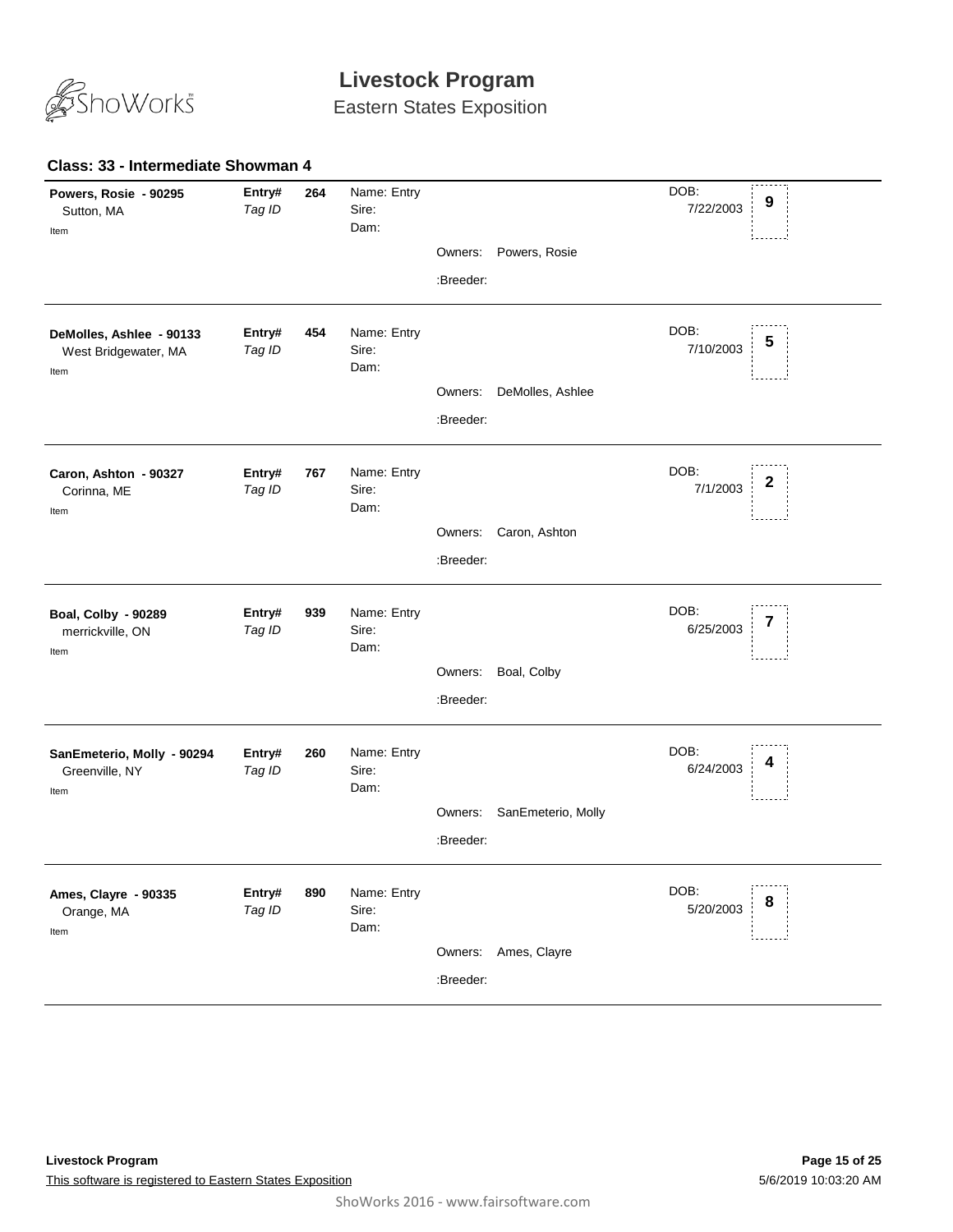| oWorks <sup>®</sup>                               |                  |     | Livestock Program<br><b>Eastern States Exposition</b> |           |                 |                   |                  |
|---------------------------------------------------|------------------|-----|-------------------------------------------------------|-----------|-----------------|-------------------|------------------|
| Dias, Lily - 136<br>Norton, MA<br>Item            | Entry#<br>Tag ID | 16  | Name: Entry<br>Sire:<br>Dam:                          |           |                 | DOB:<br>4/9/2003  | $\mathbf{3}$     |
|                                                   |                  |     |                                                       | Owners:   | Dias, Lily      |                   |                  |
|                                                   |                  |     |                                                       | :Breeder: |                 |                   |                  |
| Kishbaugh, Kody - 333<br>Dover Plains, NY<br>Item | Entry#<br>Tag ID | 737 | Name: Entry<br>Sire:<br>Dam:                          |           |                 | DOB:<br>3/20/2003 | $\boldsymbol{6}$ |
|                                                   |                  |     |                                                       | Owners:   | Kishbaugh, Kody |                   |                  |
|                                                   |                  |     |                                                       | :Breeder: |                 |                   |                  |
| Kagan, Helena - 91<br>clinton corners, ny<br>Item | Entry#<br>Tag ID | 191 | Name: Entry<br>Sire:<br>Dam:                          |           |                 | DOB:<br>3/16/2003 | 1                |
|                                                   |                  |     |                                                       | Owners:   | Kagan, Helena   |                   |                  |
|                                                   |                  |     |                                                       | :Breeder: |                 |                   |                  |
|                                                   |                  |     |                                                       |           |                 |                   |                  |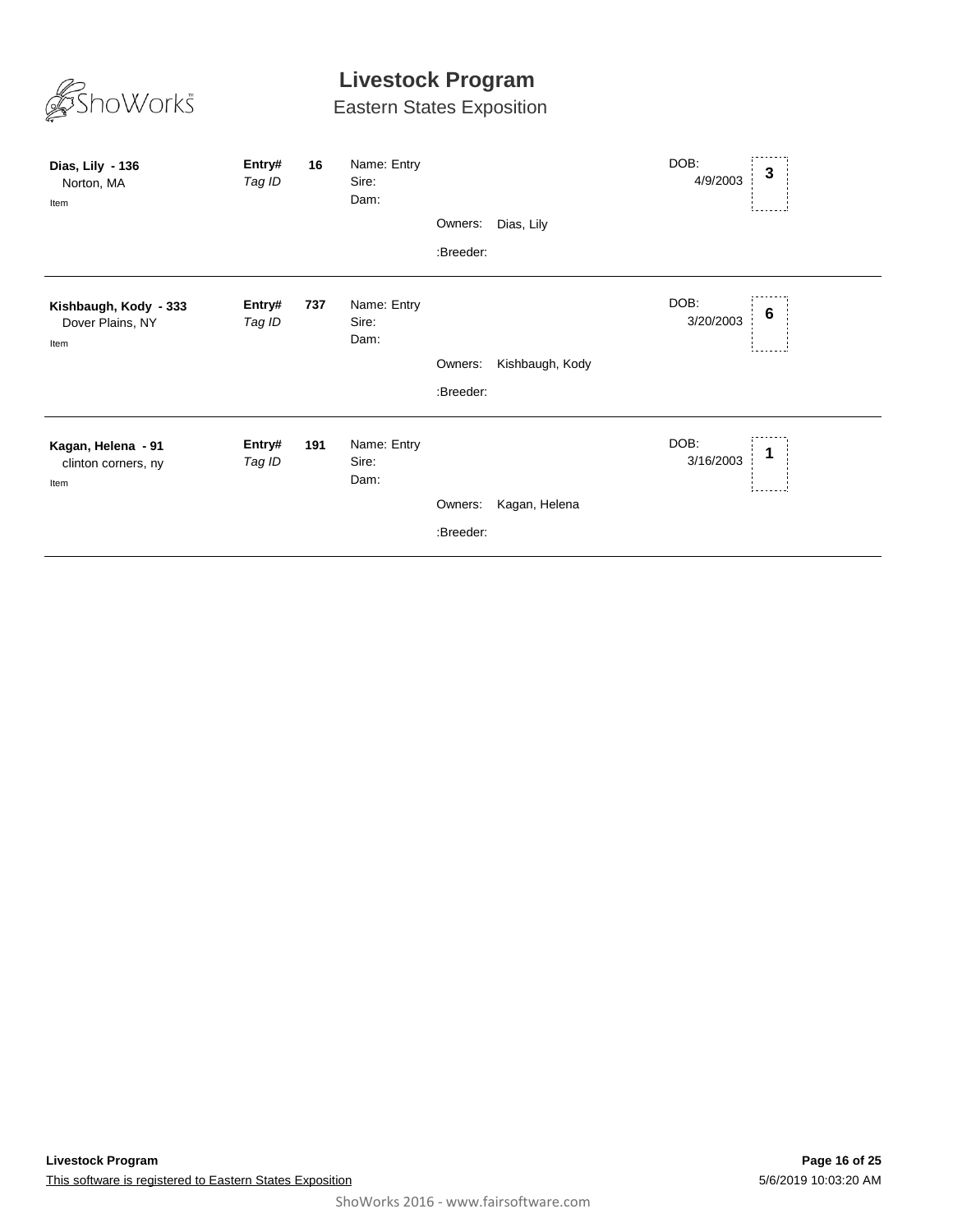

Eastern States Exposition

#### **72** *Tag ID* Name: Entry Sire: DOB: 2/24/2003 Dam: **Pride, Lauren - 90283** Limington, ME **Entry#** 72 Name: Entry<br> **2** Tag ID Sire: Sire: Sire: 2014/2003 2014 Item Owners: Pride, Lauren :Breeder: **346** *Tag ID* Name: Entry Sire: DOB: 11/25/2002 Dam: **Gemza, Tyler - 117** Eden, NY **Entry# <sup>3</sup>** Item Owners: Gemza, Tyler :Breeder: **106** *Tag ID* Name: Entry Sire: DOB: 9/5/2002 Dam: **Howe, Tiffany - 90286** New Braintree, MA **Entry# 106** Name: Entry DOB: 5<br>*Tag ID* Sire: 9/5/2002 **5** Item Owners: Howe, Tiffany :Breeder: **67** *Tag ID* Name: Entry Sire: DOB: 7/18/2002 Dam: **Washburn, Alexis - 90136** Elmira, NY **Entry# 67** Name: Entry<br>Tag ID Sire: Sire: Sire: The Sire of the Sire of the Sire of the Sire of the Sire of the Sire of the Sire of t<br>The Sire: Sire: Sire: The Sire of the Sire of the Sire of the Sire of the Sire of the S Item Owners: Washburn, Alexis :Breeder: **120** *Tag ID* Name: Entry Sire: DOB: 5/23/2002 Dam: **Boal, Zoey - 90290** merrickville, ON **Entry# 120** Name: Entry<br>Teg ID Sire: Sire: Sire: Sire: Sire: Sire: Sire: Sire: Sire: Sire: Sire: Sire: Sire: Sire: Sire: Sire: Sire: S Item Owners: :Breeder: **463** *Tag ID* Name: Entry Sire: DOB: 3/13/2002 Dam: **Renzi, Nicole - 90307** foster, RI **Entry# 463** Name: Entry<br>Tog ID Siro: Siro: Siro: 3/13/2002 6 Item Owners: Renzi-Lavigne, Nicole :Breeder: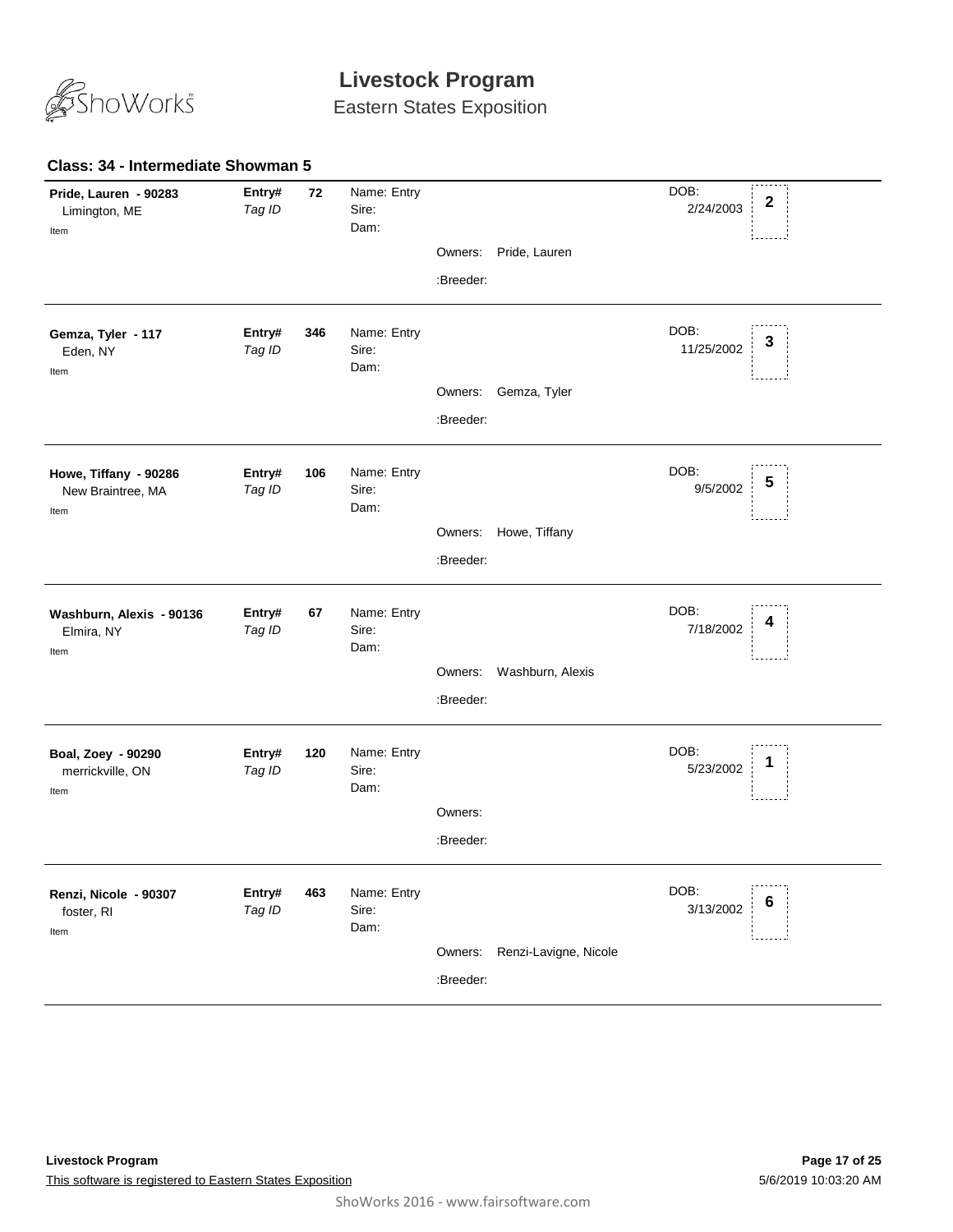

Eastern States Exposition

#### **Class: 40 - Senior Showman 1**

| Doubek, Susan<br>Owners:<br>:Breeder:<br>DOB:<br>Name: Entry<br>Entry#<br>143<br>Courville, Aliyssa - 90287<br>3<br>11/5/2001<br>Tag ID<br>Sire:<br>Sutton, MA<br>Dam:<br>Item<br>Courville, Aliyssa<br>Owners:<br>:Breeder:<br>DOB:<br>Name: Entry<br>864<br>Carpenter, Aubrie - 105<br>Entry#<br>5<br>9/21/2001<br>Tag ID<br>Sire:<br>Cummington, MA<br>Dam:<br>Item<br>Carpenter, Aubrie<br>Owners:<br>:Breeder:<br>DOB:<br>369<br>Name: Entry<br>[Team/Company], Bryce Raymo Entry#<br>1<br>9/18/2001<br>Tag ID<br>Sire:<br>Brome, Qc<br>Dam:<br>Item<br>Raymond, Bryce<br>Champ Sr & 3rd Supreme<br>Owners:<br>:Breeder:<br>DOB:<br>Name: Entry<br>647<br>Howland, Tracer - 90323<br>Entry#<br>7/8/2001<br>Tag ID<br>Sire:<br>Oneonta, NY<br>Dam:<br>Item<br>Howland, Tracer<br>Owners:<br>:Breeder:<br>DOB:<br>Entry#<br>Name: Entry<br>501<br>Billing, Abigail - 90229<br>4<br>6/19/2001<br>Tag ID<br>Sire:<br>Greendell, NJ<br>Dam:<br>Item<br>Owners:<br>Billing, Abigail S | Doubek, Susan - 90207<br>Bedford, MA<br>Item | Entry#<br>Tag ID | 459 | Name: Entry<br>Sire:<br>Dam: |  | DOB:<br>12/20/2001 |
|--------------------------------------------------------------------------------------------------------------------------------------------------------------------------------------------------------------------------------------------------------------------------------------------------------------------------------------------------------------------------------------------------------------------------------------------------------------------------------------------------------------------------------------------------------------------------------------------------------------------------------------------------------------------------------------------------------------------------------------------------------------------------------------------------------------------------------------------------------------------------------------------------------------------------------------------------------------------------------------|----------------------------------------------|------------------|-----|------------------------------|--|--------------------|
|                                                                                                                                                                                                                                                                                                                                                                                                                                                                                                                                                                                                                                                                                                                                                                                                                                                                                                                                                                                      |                                              |                  |     |                              |  |                    |
|                                                                                                                                                                                                                                                                                                                                                                                                                                                                                                                                                                                                                                                                                                                                                                                                                                                                                                                                                                                      |                                              |                  |     |                              |  |                    |
|                                                                                                                                                                                                                                                                                                                                                                                                                                                                                                                                                                                                                                                                                                                                                                                                                                                                                                                                                                                      |                                              |                  |     |                              |  |                    |
|                                                                                                                                                                                                                                                                                                                                                                                                                                                                                                                                                                                                                                                                                                                                                                                                                                                                                                                                                                                      |                                              |                  |     |                              |  |                    |
|                                                                                                                                                                                                                                                                                                                                                                                                                                                                                                                                                                                                                                                                                                                                                                                                                                                                                                                                                                                      |                                              |                  |     |                              |  |                    |
|                                                                                                                                                                                                                                                                                                                                                                                                                                                                                                                                                                                                                                                                                                                                                                                                                                                                                                                                                                                      |                                              |                  |     |                              |  |                    |
|                                                                                                                                                                                                                                                                                                                                                                                                                                                                                                                                                                                                                                                                                                                                                                                                                                                                                                                                                                                      |                                              |                  |     |                              |  |                    |
|                                                                                                                                                                                                                                                                                                                                                                                                                                                                                                                                                                                                                                                                                                                                                                                                                                                                                                                                                                                      |                                              |                  |     |                              |  |                    |
|                                                                                                                                                                                                                                                                                                                                                                                                                                                                                                                                                                                                                                                                                                                                                                                                                                                                                                                                                                                      |                                              |                  |     |                              |  |                    |
|                                                                                                                                                                                                                                                                                                                                                                                                                                                                                                                                                                                                                                                                                                                                                                                                                                                                                                                                                                                      |                                              |                  |     |                              |  |                    |
|                                                                                                                                                                                                                                                                                                                                                                                                                                                                                                                                                                                                                                                                                                                                                                                                                                                                                                                                                                                      |                                              |                  |     |                              |  |                    |
|                                                                                                                                                                                                                                                                                                                                                                                                                                                                                                                                                                                                                                                                                                                                                                                                                                                                                                                                                                                      |                                              |                  |     |                              |  |                    |
|                                                                                                                                                                                                                                                                                                                                                                                                                                                                                                                                                                                                                                                                                                                                                                                                                                                                                                                                                                                      |                                              |                  |     |                              |  |                    |
|                                                                                                                                                                                                                                                                                                                                                                                                                                                                                                                                                                                                                                                                                                                                                                                                                                                                                                                                                                                      |                                              |                  |     |                              |  |                    |
|                                                                                                                                                                                                                                                                                                                                                                                                                                                                                                                                                                                                                                                                                                                                                                                                                                                                                                                                                                                      |                                              |                  |     |                              |  |                    |
|                                                                                                                                                                                                                                                                                                                                                                                                                                                                                                                                                                                                                                                                                                                                                                                                                                                                                                                                                                                      |                                              |                  |     |                              |  |                    |
| :Breeder:                                                                                                                                                                                                                                                                                                                                                                                                                                                                                                                                                                                                                                                                                                                                                                                                                                                                                                                                                                            |                                              |                  |     |                              |  |                    |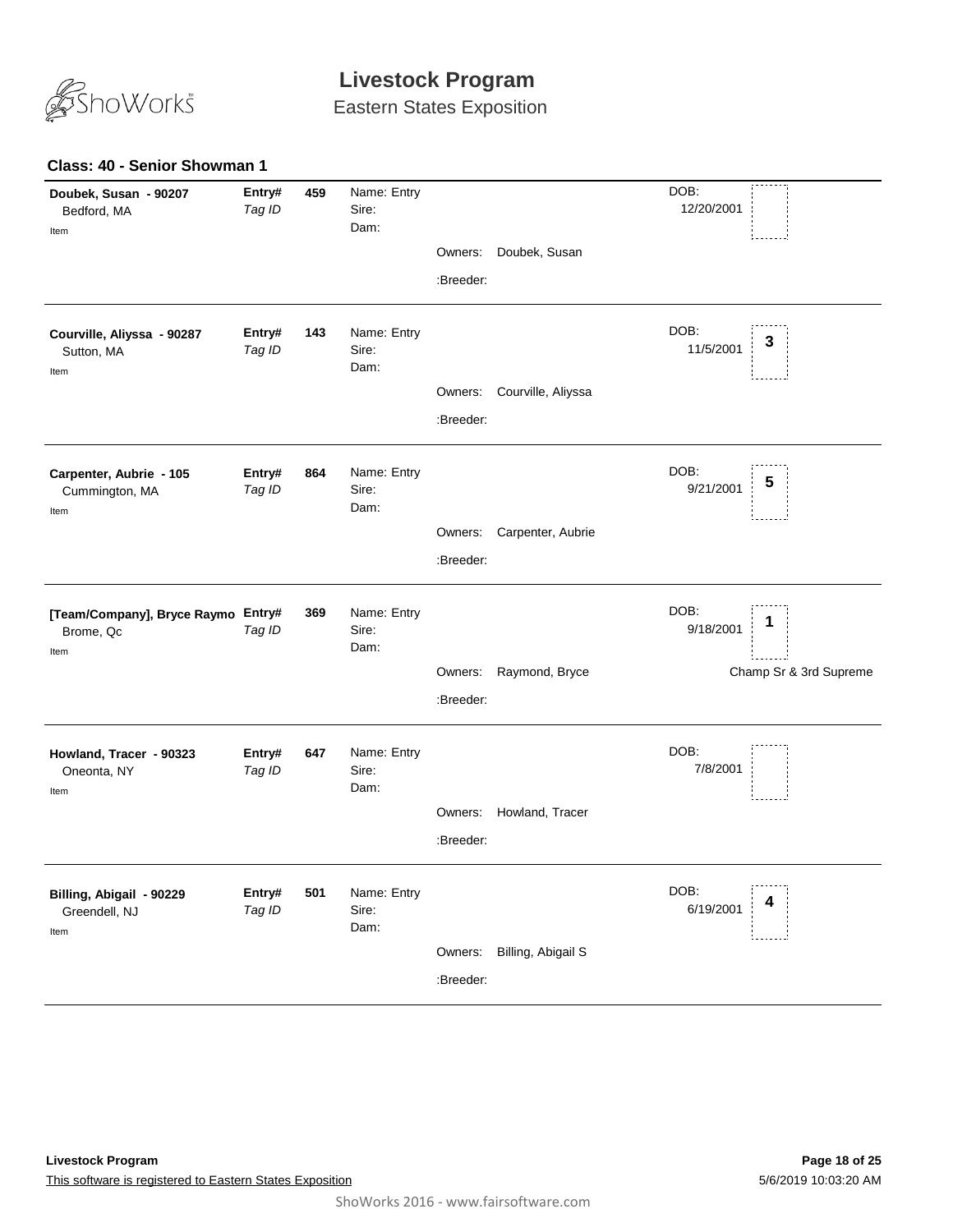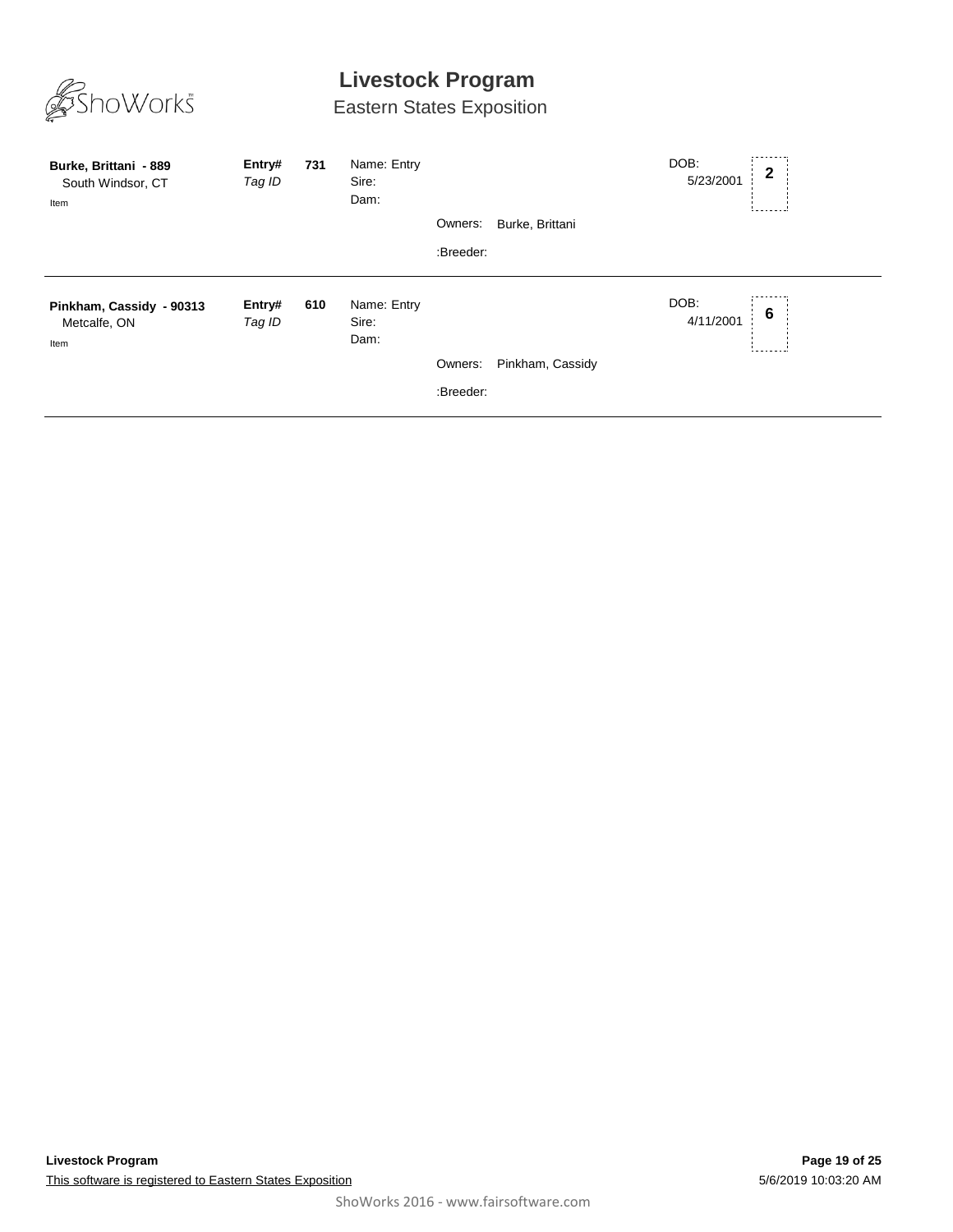

Eastern States Exposition

#### **Class: 41 - Senior Showman 2**

| Oatley, Olivia<br>Owners:<br>:Breeder:<br>DOB:<br>Name: Entry<br>Entry#<br>246<br>Pepin, Kurtis - 5598<br>11/27/2000<br>Sire:<br>Tag ID<br>Goshen, CT<br>Dam:<br>Item<br>Pepin, Kurtis<br>Owners:<br>:Breeder:<br>DOB:<br>Name: Entry<br>Entry#<br>464<br>[Team/Company], Lkfcattle@g<br>10/31/2000<br>Tag ID<br>Sire:<br>Delmar, NY<br>Dam:<br>Item<br>Zautner, Christopher<br>Owners:<br>:Breeder:<br>DOB:<br>Name: Entry<br>Entry#<br>131<br>Romani, Sophia - 90217<br>1<br>9/14/2000<br>Sire:<br>Tag ID<br>Chepachet, RI<br>Dam:<br>Item<br>Res Champ Sr & 4th Supr<br>Romani, Sophia<br>Owners:<br>:Breeder:<br>DOB:<br>Name: Entry<br>[Team/Company], Bryce Raymo Entry#<br>375<br>3<br>8/10/2000<br>Sire:<br>Tag ID<br>Brome, Qc<br>Dam:<br>Item<br>Bolton, Denver<br>Owners:<br>:Breeder:<br>DOB:<br>Entry#<br>Name: Entry<br>296<br>May, Jackie - 125<br>8/1/2000<br>Tag ID<br>Sire:<br>dennis, ma<br>Dam:<br>Item<br>May, Jackie<br>Owners:<br>:Breeder: | Oatley, Olivia - 2148<br>Wolfeboro, NH<br>Item | Entry#<br>Tag ID | 655 | Name: Entry<br>Sire:<br>Dam: |  | DOB:<br>2/8/2001 | $\boldsymbol{2}$ |
|--------------------------------------------------------------------------------------------------------------------------------------------------------------------------------------------------------------------------------------------------------------------------------------------------------------------------------------------------------------------------------------------------------------------------------------------------------------------------------------------------------------------------------------------------------------------------------------------------------------------------------------------------------------------------------------------------------------------------------------------------------------------------------------------------------------------------------------------------------------------------------------------------------------------------------------------------------------------|------------------------------------------------|------------------|-----|------------------------------|--|------------------|------------------|
|                                                                                                                                                                                                                                                                                                                                                                                                                                                                                                                                                                                                                                                                                                                                                                                                                                                                                                                                                                    |                                                |                  |     |                              |  |                  |                  |
|                                                                                                                                                                                                                                                                                                                                                                                                                                                                                                                                                                                                                                                                                                                                                                                                                                                                                                                                                                    |                                                |                  |     |                              |  |                  |                  |
|                                                                                                                                                                                                                                                                                                                                                                                                                                                                                                                                                                                                                                                                                                                                                                                                                                                                                                                                                                    |                                                |                  |     |                              |  |                  |                  |
|                                                                                                                                                                                                                                                                                                                                                                                                                                                                                                                                                                                                                                                                                                                                                                                                                                                                                                                                                                    |                                                |                  |     |                              |  |                  |                  |
|                                                                                                                                                                                                                                                                                                                                                                                                                                                                                                                                                                                                                                                                                                                                                                                                                                                                                                                                                                    |                                                |                  |     |                              |  |                  |                  |
|                                                                                                                                                                                                                                                                                                                                                                                                                                                                                                                                                                                                                                                                                                                                                                                                                                                                                                                                                                    |                                                |                  |     |                              |  |                  |                  |
|                                                                                                                                                                                                                                                                                                                                                                                                                                                                                                                                                                                                                                                                                                                                                                                                                                                                                                                                                                    |                                                |                  |     |                              |  |                  |                  |
|                                                                                                                                                                                                                                                                                                                                                                                                                                                                                                                                                                                                                                                                                                                                                                                                                                                                                                                                                                    |                                                |                  |     |                              |  |                  |                  |
|                                                                                                                                                                                                                                                                                                                                                                                                                                                                                                                                                                                                                                                                                                                                                                                                                                                                                                                                                                    |                                                |                  |     |                              |  |                  |                  |
|                                                                                                                                                                                                                                                                                                                                                                                                                                                                                                                                                                                                                                                                                                                                                                                                                                                                                                                                                                    |                                                |                  |     |                              |  |                  |                  |
|                                                                                                                                                                                                                                                                                                                                                                                                                                                                                                                                                                                                                                                                                                                                                                                                                                                                                                                                                                    |                                                |                  |     |                              |  |                  |                  |
|                                                                                                                                                                                                                                                                                                                                                                                                                                                                                                                                                                                                                                                                                                                                                                                                                                                                                                                                                                    |                                                |                  |     |                              |  |                  |                  |
|                                                                                                                                                                                                                                                                                                                                                                                                                                                                                                                                                                                                                                                                                                                                                                                                                                                                                                                                                                    |                                                |                  |     |                              |  |                  |                  |
|                                                                                                                                                                                                                                                                                                                                                                                                                                                                                                                                                                                                                                                                                                                                                                                                                                                                                                                                                                    |                                                |                  |     |                              |  |                  |                  |
|                                                                                                                                                                                                                                                                                                                                                                                                                                                                                                                                                                                                                                                                                                                                                                                                                                                                                                                                                                    |                                                |                  |     |                              |  |                  |                  |
|                                                                                                                                                                                                                                                                                                                                                                                                                                                                                                                                                                                                                                                                                                                                                                                                                                                                                                                                                                    |                                                |                  |     |                              |  |                  |                  |
|                                                                                                                                                                                                                                                                                                                                                                                                                                                                                                                                                                                                                                                                                                                                                                                                                                                                                                                                                                    |                                                |                  |     |                              |  |                  |                  |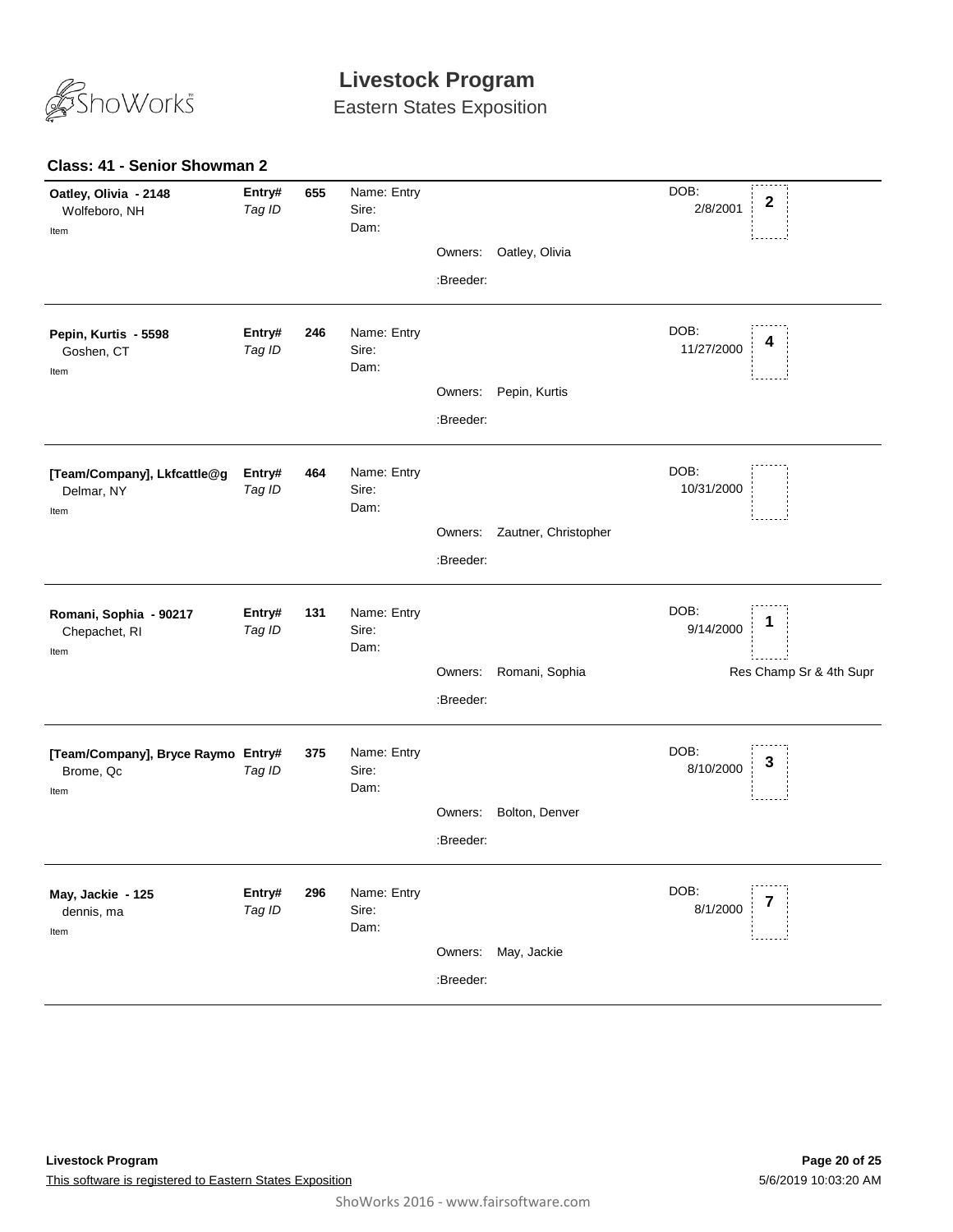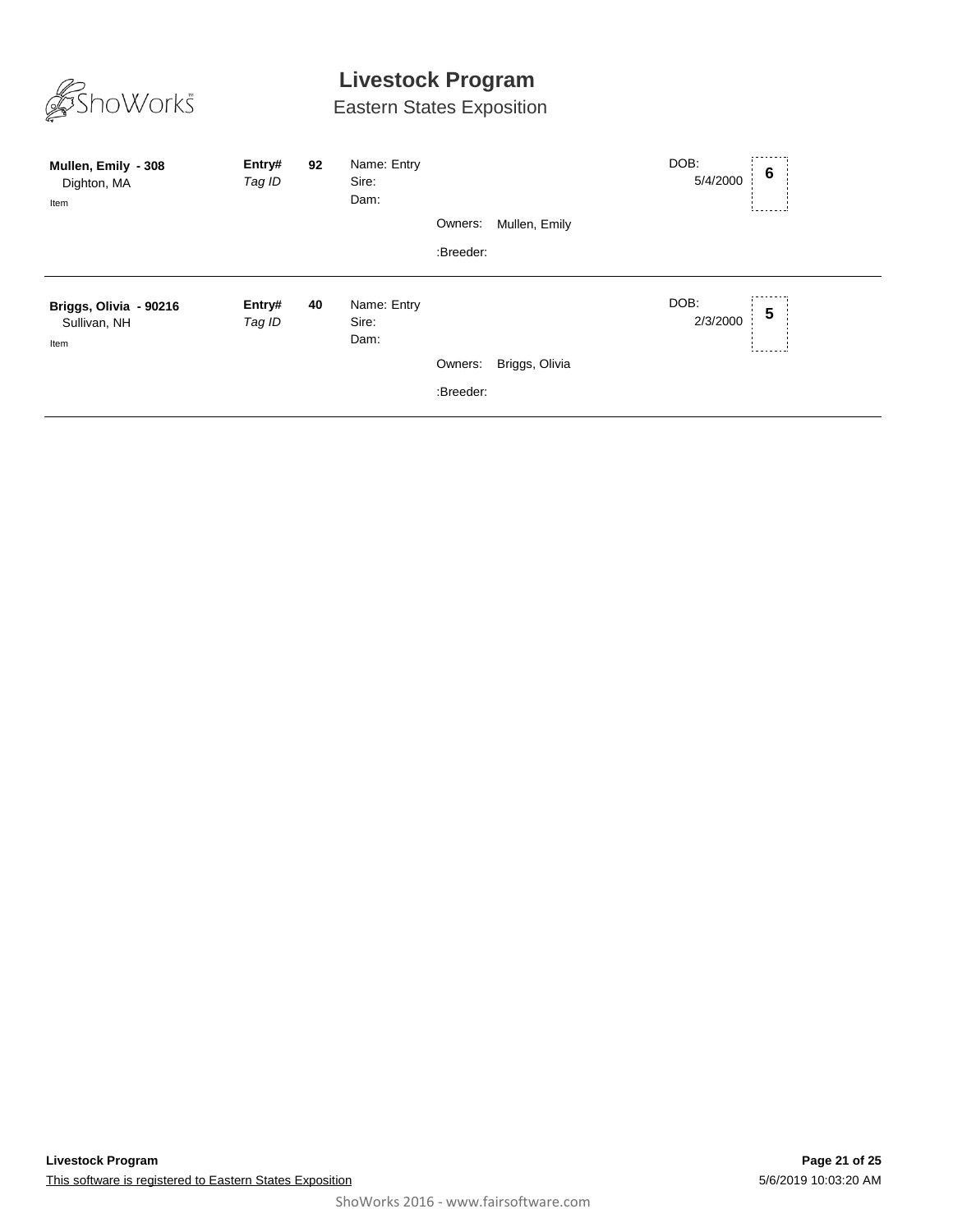

Eastern States Exposition

#### **Class: 42 - Senior Showman 3**

| Crowe, Amanda - 124<br>Easthampton, MA<br>Item      | Entry#<br>Tag ID | 794 | Name: Entry<br>Sire:<br>Dam: | Owners:   | Crowe, Amanda     | DOB:<br>$6\phantom{1}6$<br>8/3/1999   |  |
|-----------------------------------------------------|------------------|-----|------------------------------|-----------|-------------------|---------------------------------------|--|
|                                                     |                  |     |                              | :Breeder: |                   |                                       |  |
| Gilbert, Albert - 90222<br>North Granby, CT<br>Item | Entry#<br>Tag ID | 140 | Name:<br>Sire:<br>Dam:       |           |                   | DOB:<br>5<br>8/31/1998                |  |
|                                                     |                  |     |                              | Owners:   | Gilbert, Albert   |                                       |  |
|                                                     |                  |     |                              | :Breeder: |                   |                                       |  |
| Kelso, Seth - 104<br>East Meredith, NY<br>Item      | Entry#<br>Tag ID | 678 | Name: Entry<br>Sire:<br>Dam: |           |                   | DOB:<br>7/14/1998                     |  |
|                                                     |                  |     |                              | Owners:   | Kelso, Seth       |                                       |  |
|                                                     |                  |     |                              | :Breeder: |                   |                                       |  |
| Mullen, Sarah - 309<br>Dighton, MA<br>Item          | Entry#<br>Tag ID | 98  | Name: Entry<br>Sire:<br>Dam: |           |                   | DOB:<br>4<br>1/27/1998                |  |
|                                                     |                  |     |                              | Owners:   | Mullen, Sarah     |                                       |  |
|                                                     |                  |     |                              | :Breeder: |                   |                                       |  |
| Wilson, SYDNEY - 285<br>WOLFEBORO, NH<br>Item       | Entry#<br>Tag ID | 180 | Name: Entry<br>Sire:<br>Dam: |           |                   | DOB:<br>$\boldsymbol{2}$<br>1/20/1998 |  |
|                                                     |                  |     |                              | Owners:   | Wilson, Sydney    |                                       |  |
|                                                     |                  |     |                              | :Breeder: |                   |                                       |  |
| Shoemaker, Hailey - 132<br>Edinburg, VA<br>Item     | Entry#<br>Tag ID | 225 | Name: Entry<br>Sire:<br>Dam: |           |                   | DOB:<br>11/22/1997                    |  |
|                                                     |                  |     |                              | Owners:   | Shoemaker, Hailey |                                       |  |
|                                                     |                  |     |                              | :Breeder: |                   |                                       |  |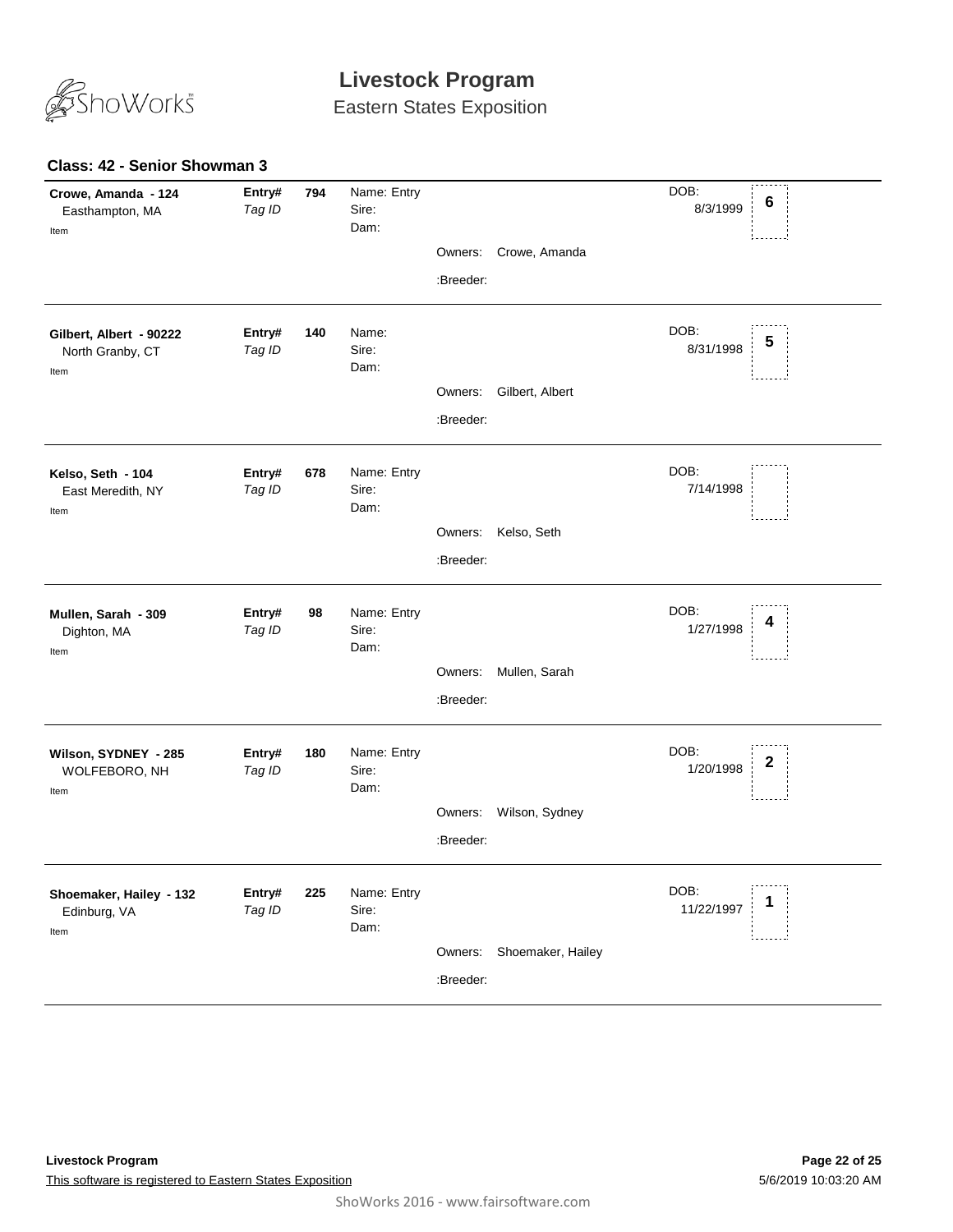

| Oatley, Caroline - 3416<br>West Greenwich, RI<br>Item | Entry#<br>Tag ID | 328 | Name: Entry<br>Sire:<br>Dam: |           |                          | DOB:<br>6/17/1997 | 3 |  |
|-------------------------------------------------------|------------------|-----|------------------------------|-----------|--------------------------|-------------------|---|--|
|                                                       |                  |     |                              |           | Owners: Oatley, Caroline |                   |   |  |
|                                                       |                  |     |                              | :Breeder: |                          |                   |   |  |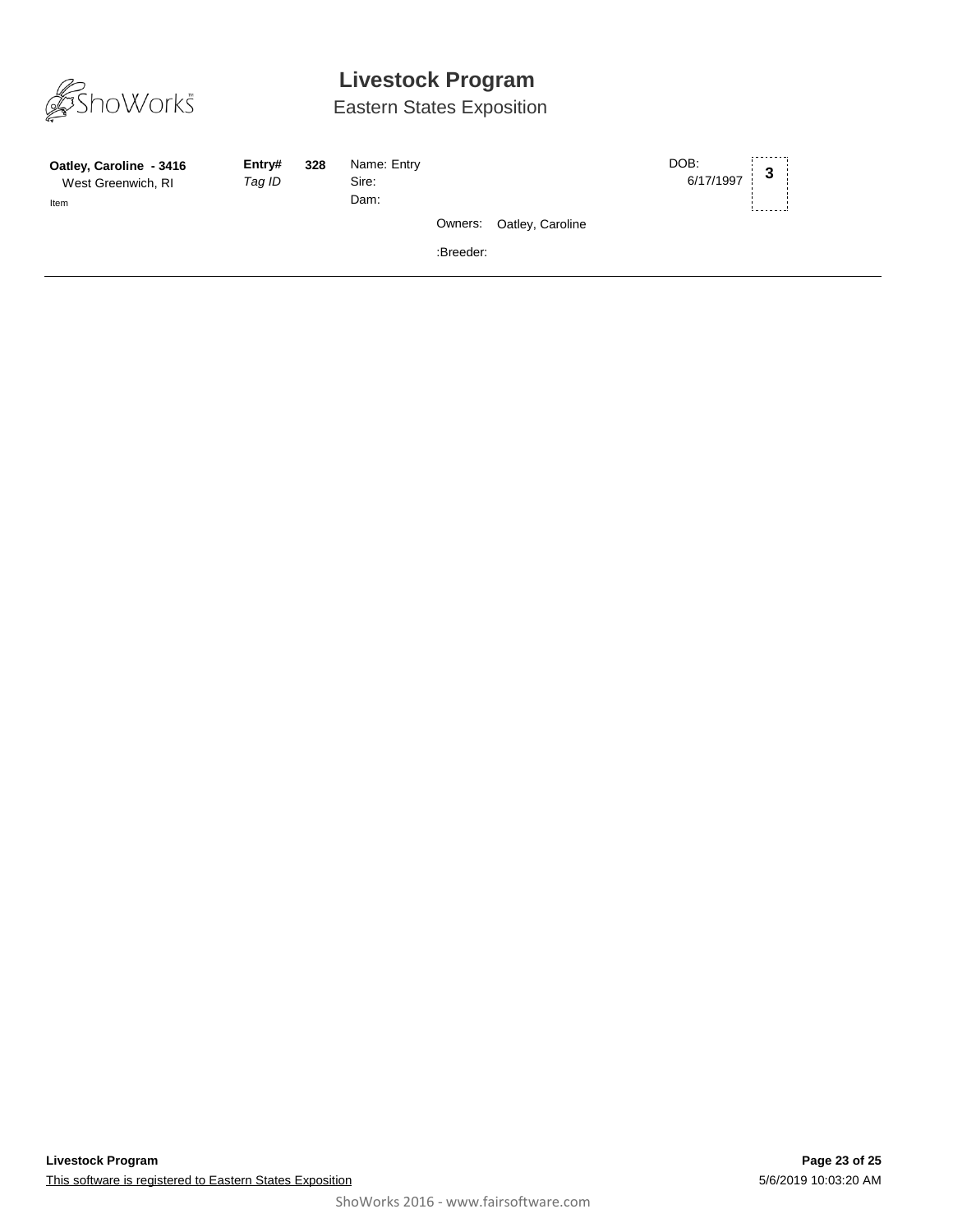

Eastern States Exposition

#### **Class: 43 - Senior Showman 4**

| Schubert, Aaron - 5608<br>Davenport, NY<br>Item    | Entry#<br>Tag ID | 158 | Name: Entry<br>Sire:<br>Dam: |                      |                    | DOB:<br>7<br>6/6/1997  |
|----------------------------------------------------|------------------|-----|------------------------------|----------------------|--------------------|------------------------|
|                                                    |                  |     |                              | Owners:<br>:Breeder: | Schubert, Aaron    |                        |
| Imgrund, Hannah - 90284<br>Lewisburg, PA<br>Item   | Entry#<br>Tag ID | 76  | Name: Entry<br>Sire:<br>Dam: |                      |                    | DOB:<br>5/15/1997      |
|                                                    |                  |     |                              | Owners:              | Imgrund, Hannah    |                        |
|                                                    |                  |     |                              | :Breeder:            |                    |                        |
| Hicks, kristopher - 90235<br>rhinebeck, ny<br>Item | Entry#<br>Tag ID | 604 | Name: Entry<br>Sire:<br>Dam: |                      |                    | DOB:<br>3<br>4/15/1997 |
|                                                    |                  |     |                              | Owners:              | Hicks, Kristopher  |                        |
|                                                    |                  |     |                              | :Breeder:            |                    |                        |
| Luckman, Elizabeth - 90254<br>Barker, NY<br>Item   | Entry#<br>Tag ID | 667 | Name: Entry<br>Sire:<br>Dam: |                      |                    | DOB:<br>2<br>1/14/1997 |
|                                                    |                  |     |                              | Owners:              | Luckman, Elizabeth |                        |
|                                                    |                  |     |                              | :Breeder:            |                    |                        |
| Thebeau, Rachel - 90282<br>Auburn, MA<br>Item      | Entry#<br>Tag ID | 65  | Name: Entry<br>Sire:<br>Dam: |                      |                    | DOB:<br>1/10/1997      |
|                                                    |                  |     |                              | Owners:              | Thebeau, Rachel    |                        |
|                                                    |                  |     |                              | :Breeder:            |                    |                        |
| Thebeau, Rachel - 90282<br>Auburn, MA<br>Item      | Entry#<br>Tag ID | 831 | Name:<br>Sire:<br>Dam:       |                      |                    | DOB:<br>6<br>1/10/1997 |
|                                                    |                  |     |                              | Owners:              |                    |                        |
|                                                    |                  |     |                              | :Breeder:            |                    |                        |